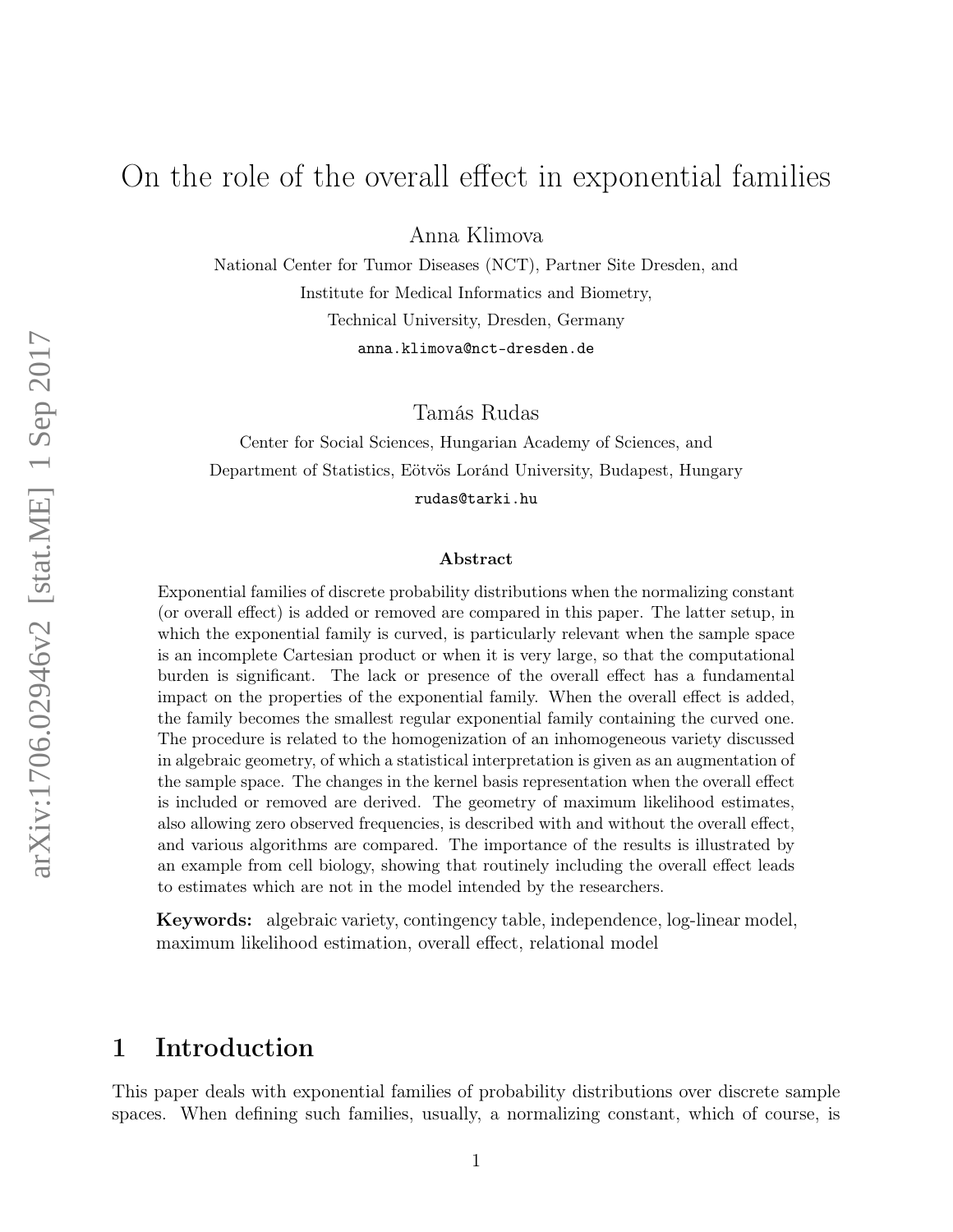constant over the sample space but not over the family, is included. The presence of the normalizing constant implies that the parameter space may be an open set, which, in turn, is necessary for asymptotic normality of estimates and for the applicability of standard testing procedures. The normalizing constant, from an applied perspective, may be interpreted as a baseline or common effect, present everywhere on the sample space and is, therefore, also called the overall effect. The focus of the present work is to better understand the implications of having or not having an overall effect in such families, in particular how adding or removing the overall effect affects the properties of discrete exponential families.

Motivated by a number of important applications, [Klimova et al.](#page-20-0) [\(2012\)](#page-20-0); [Klimova &](#page-20-1) [Rudas](#page-20-1) [\(2012,](#page-20-1) [2016\)](#page-20-2) developed the theory of relational models, which generalize discrete exponential families, also called log-linear models, to situations when the sample space is not necessarily a full Cartesian product, the statistics defining the exponential family are not necessarily indicators of cylinder sets, and the overall effect is not necessarily present. Exponential families without the overall effect are particularly relevant, sometimes necessary, when the sample space is a proper subset of a Cartesian product. Several real examples, when certain combinations of the characteristics were either not possible logically or were left out from the design of the experiment were discussed in [Klimova et al.](#page-20-0) [\(2012\)](#page-20-0). A real problem of this structure from cell biology is analyzed in this paper, too. When the overall effect is not present, the standard normalization procedure to obtain probability distributions cannot be applied, because the family is curved [Klimova et al.](#page-20-0) [\(2012\)](#page-20-0). When, in spite of this, the standard normalization procedure is applied, as was done in this analysis, the resulting estimates do not possess the fundamental model properties.

The standardization of the estimates in exponential families is also an issue, when the size of the problem is very large and the computational burden is significant. Some Neural probabilistic language models are relational models. Due to the high-dimensional sample space, the evaluation of the partition function, which is needed for normalization, may be intractable. Some of the methods of parameter estimation under such models are based on the removal of the partition function, that is, the removal of the overall effect from the model and performing model training using the models without the overall effect. Approximations of estimates with and without the overall effect were studied, for example, by Mnih  $\&$ [Teh](#page-20-3) [\(2012\)](#page-20-3) and [Andreas & Klein](#page-19-0) [\(2015\)](#page-19-0), among others. A different approach to avoiding global normalization (i.e., having an overall effect) is described in [Koller & Friedman](#page-20-4) [\(2009\)](#page-20-4). However, the implications of the removal of the overall effect are not discussed in the existing literature.

Another area where removing or including the overall effect is relevant, is context specific independence models, see, e.g., [Høsgaard](#page-19-1) [\(2004\)](#page-19-1) and [Nyman, Pensar, Koski, & Corander](#page-20-5) [\(2016\)](#page-20-5). When the sample space is an incomplete Cartesian product, removing the overall effect, as described in this paper, specifies different variants of conditional independence in the parts of the sample space, depending on whether or not the part is or is not affected affected by the missing cells.

While including the overall in the definition of the statistical model to be investigated is seen by many researchers as "natural' or "harmless", we show in this paper that adding or removing the overall effect may dramatically change the characteristics of the exponential family, up to the point of altering the fundamental model property intended by the researcher.

The main results of the paper include showing that allowing the overall effect expands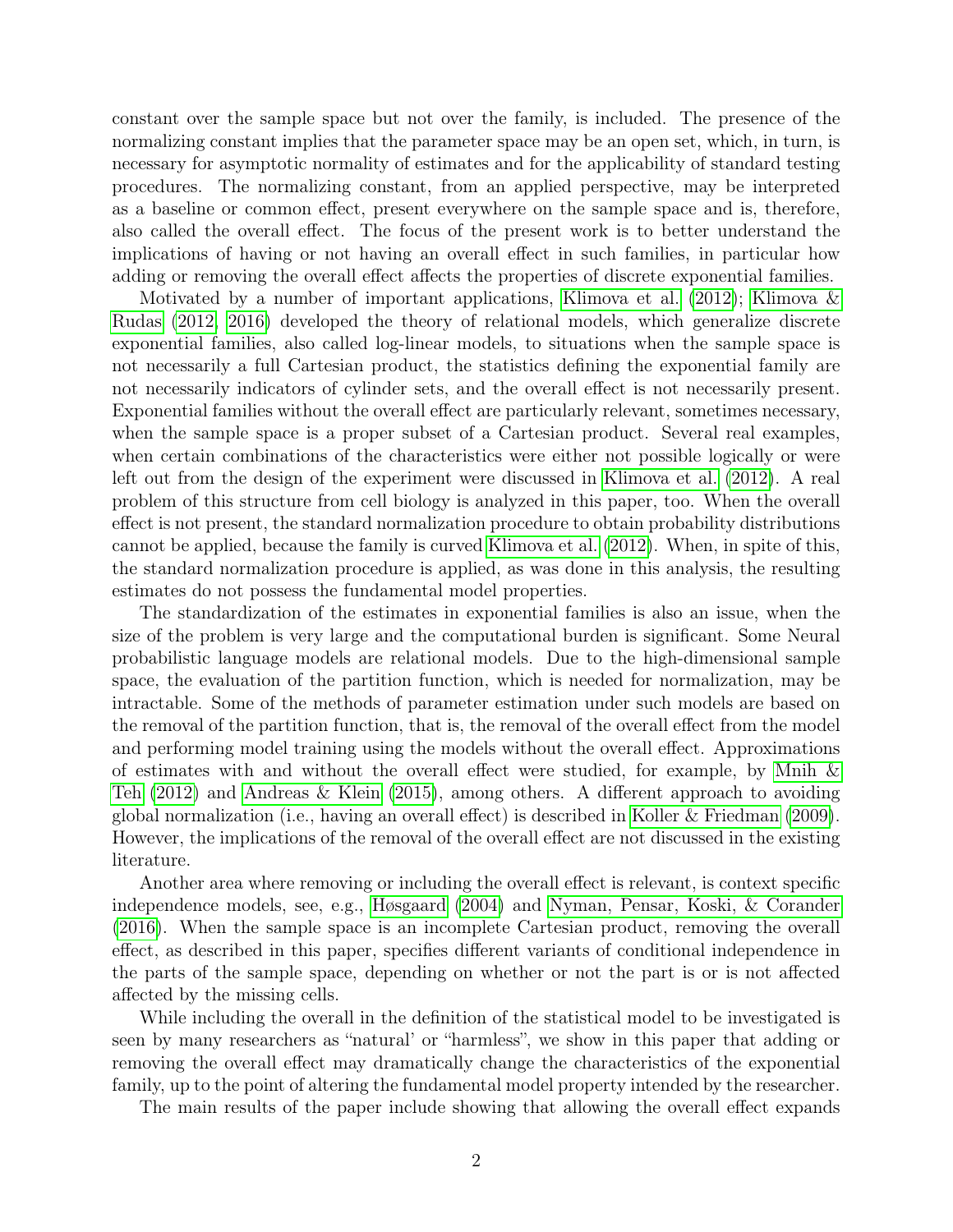the curved exponential family to the smallest regular exponential family which contains it. When the overall effect is removed, the sample space may have to be reduced (if there were cells which contained the overall effect only), and the changes in the structure of the generalized odds ratios defining the model are described in both cases. In the language of algebraic geometry, the procedure of removing the overall effect is identical to the dehomogenization of the variety defining the model [\(Cox, Little, & O'Shea, 2007\)](#page-19-2). An important area of applications of the results presented here is the case when several binary features are observed, but the combination that no feature is present is either is impossible logically or is possible but was left out from the study design. The converse of dehomogenization, that is homogenizing a variety, involves including a new variable, and it is shown that in some cases this can be identified, from a statistical perspective, with augmenting the sample space by a cell which is characterized by no feature being present. For example, the Aitchison – Silvey independence [\(Aitchison & Silvey, 1960;](#page-19-3) [Klimova & Rudas, 2015\)](#page-20-6) is homogenized, through the augmentation of the sample space, into the standard independence model.

The paper is organized as follows. Section [2](#page-3-0) gives a canonical definition of relational models using homogeneous, and if there is no overall effect included, one inhomogeneous generalized odds ratios, called dual representation and shows that including the overall effect is identical to omitting the inhomogeneous generalized odds ratio from it.

Section [3](#page-5-0) contains the result that including the overall effect expands the curved exponential family into the smallest regular one containing it. For the case of the removal of the overall effect, the dual representation of the model is given, and the relevance of certain results in algebraic geometry to the statistical problem is discussed. In particular, the homogenization of a variety through including a new variable is identified with augmenting the sample space with a cell where no feature is present, when this is meaningful. It is proved that the homogenization of the Aitchison – Silvey (in the sequel, AS) independence model, which is defined on sample spaces where all combinations of features, except for the "no feature present" combination, are possible, is the usual model of mutual independence on the full Cartesian product obtained after augmenting the sample space with the missing cell. The relationship of these results with context specific independence is also described.

Section [4](#page-13-0) compares the maximum likelihood (ML) estimates in geometrical terms for relational models with and without the overall effect and based on the insight obtained, a modification of the algorithm proposed in [Klimova & Rudas](#page-20-6) [\(2015\)](#page-20-6) is given. It is illustrated, that the ML estimates under two models which differ only in the lack or presence of the overall term, may be very different, up to the point of the existence or no existence of positive ML estimates, when the data contain observed zeros. However, when the MLE exists in the model containing the overall effect, it also does in the model obtained after the removal of the overall effect.

Finally, Section [5](#page-17-0) discusses an example of applications of relational models in cell biology. The equal loss of potential model in hematopoiesis [\(Perié et al., 2014\)](#page-20-7) is a relational model without the overall effect. The published analysis of this model added the overall effect to it, to simplify calculations, and with this changed the properties of the model so that the published estimates do not fulfill the fundamental model property.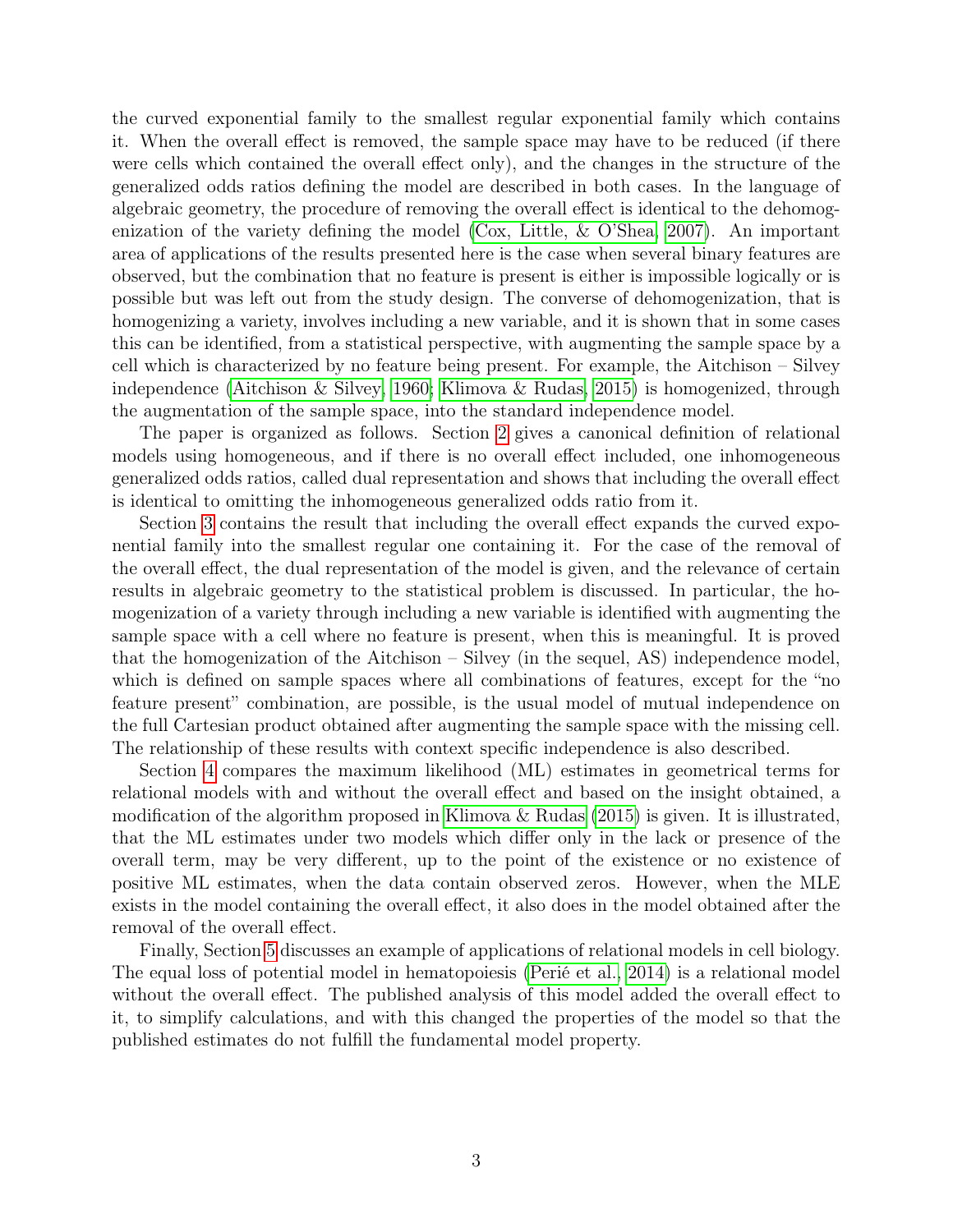### <span id="page-3-0"></span>2 A canonical form of relational models

Let  $Y_1, \ldots, Y_K$  be random variables taking values in finite sets  $\mathcal{Y}_1, \ldots, \mathcal{Y}_K$ , respectively. Let the sample space  $\mathcal I$  be a non-empty, proper or improper, subset of  $\mathcal Y_1 \times \cdots \times \mathcal Y_K$ , written as a sequence of length  $I = |\mathcal{I}|$  in the lexicographic order. Assume that the population  $\sum_{i=1}^{I} p_i = 1$ , and denote by  $P$  the set of all strictly positive distributions on  $\mathcal{I}$ . For simplicity distribution is parameterized by cell probabilities  $p = (p_1, \ldots, p_I)$ , where  $p_i \in (0, 1)$  and of exposition, a distribution in  $P$  will be identified with its parameter,  $p$ , and  $P = \{p > 0 :$  $1'p = 1$ .

Let **A** be a  $J \times I$  matrix of full row rank with 0–1 elements and no zero columns. A relational model for probabilities  $RM(A)$  generated by A is the subset of P that satisfies:

$$
RM(\mathbf{A}) = \{ \mathbf{p} \in \mathcal{P} : \log \mathbf{p} = \mathbf{A}'\mathbf{\theta} \},\tag{1}
$$

where  $\boldsymbol{\theta} = (\theta_1, \dots, \theta_J)'$  is the vector of log-linear parameters of the model. A dual representation of a relational model can be obtained using a matrix, D, whose rows form a basis of  $Ker(\mathbf{A})$ , and thus,  $\mathbf{DA}' = \mathbf{O}$ :

$$
RM(\mathbf{A}) = \{ \mathbf{p} \in \mathcal{P} : \ \mathbf{D} \log \mathbf{p} = \mathbf{0} \}. \tag{2}
$$

The number of the degrees of freedom K of the model is equal to  $dim(Ker(\mathbf{A}))$ . In the sequel,  $d_1'$  $_1',\boldsymbol{d}_2'$  $\mathbf{z}'_2, \ldots, \mathbf{d}'_K$  denote the rows of **D**. The dual representation can also be expressed in terms of the generalized odds ratios:

$$
p^{d_1^+}/p^{d_1^-} = 1, \quad p^{d_2^+}/p^{d_2^-} = 1, \quad \cdots \quad p^{d_K^+}/p^{d_K^-} = 1,
$$
 (3)

or in terms of the cross-product differences:

$$
p^{d_1^+} - p^{d_1^-} = 0, \quad p^{d_2^+} - p^{d_2^-} = 0, \quad \cdots \quad p^{d_K^+} - p^{d_K^-} = 0,
$$
 (4)

where  $d^+$  and  $d^-$  stand for, respectively, the positive and negative parts of a vector  $d$ . The following dual representation is invariant of the choice of the kernel basis.

Let  $X_A$  denote the polynomial variety associated with A [\(Sturmfels, 1996\)](#page-20-8):

$$
\mathcal{X}_{\mathbf{A}} = \left\{ \boldsymbol{p} \in \mathbb{R}_{\geq 0}^{|\mathcal{I}|} : \; \boldsymbol{p}^{\boldsymbol{d}^+} = \boldsymbol{p}^{\boldsymbol{d}^-}, \; \forall \boldsymbol{d} \in \mathop{Ker}(\mathbf{A}) \right\}.
$$

The relational model generated by  $A$  is the following set of distributions:

$$
RM(\mathbf{A}) = \mathcal{X}_{\mathbf{A}} \cap int(\Delta_{I-1}),\tag{6}
$$

where  $int(\Delta_{I-1})$  is the interior of the  $(I-1)$ -dimensional simplex.

Notice that the variety  $X_A$  includes elements p with zero components as well and can be used to extend the definition of the model to allow zero probabilities. The extended relational model,  $RM(A)$ , is the intersection of the variety  $\mathcal{X}_A$  with the probability simplex:

<span id="page-3-1"></span>
$$
RM(\mathbf{A}) = \mathbf{p} \in \mathcal{X}_{\mathbf{A}} \cap \Delta_{I-1}.\tag{7}
$$

See [Klimova & Rudas](#page-20-2) [\(2016\)](#page-20-2) for more detail on the extended relational models.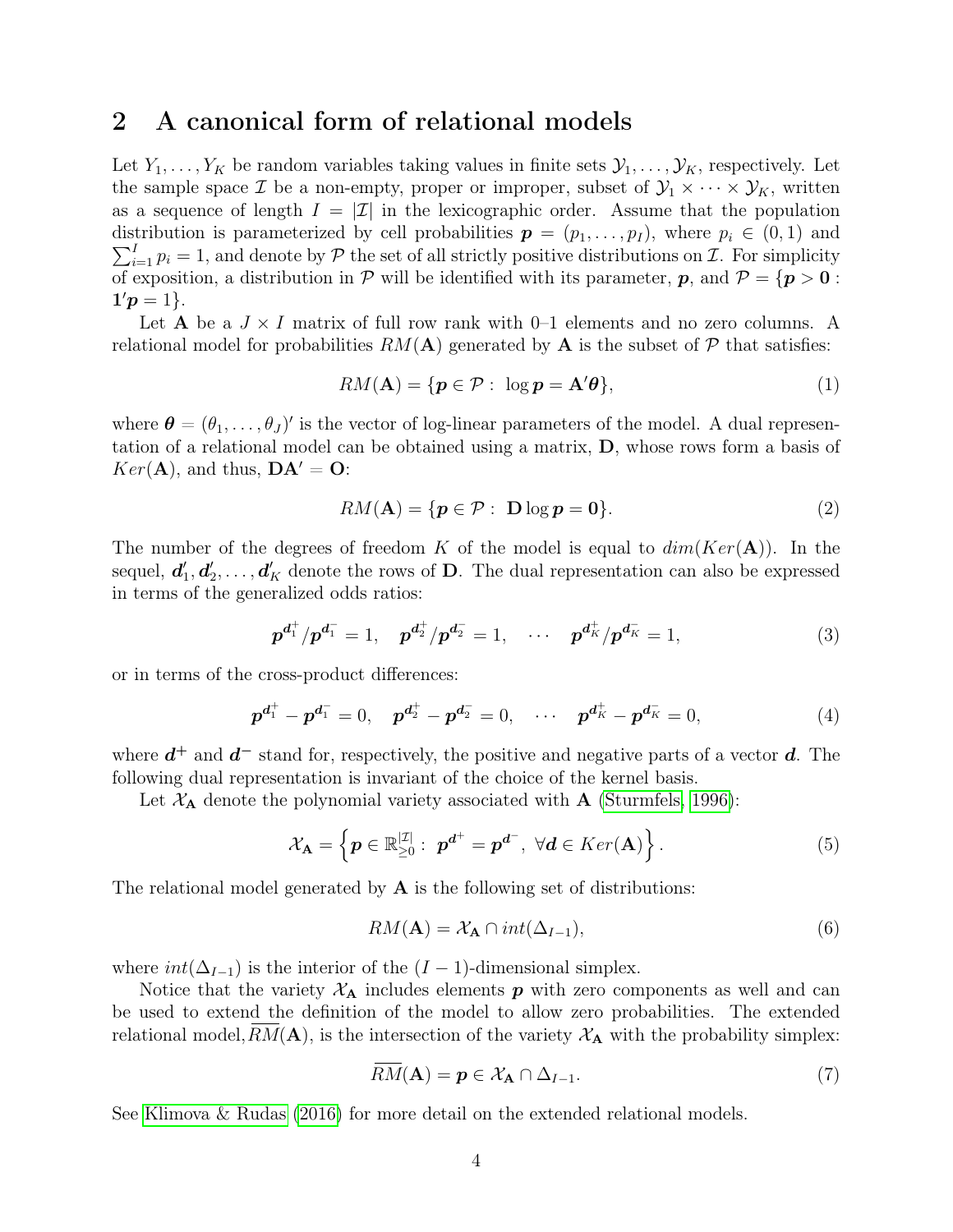Let  $\mathbf{1}' = (1, \ldots, 1)$  be the row of 1's of length I. If  $\mathbf{1}'$  does not belong to the space spanned by the rows of  $\mathbf{A}$ , the relational model  $RM(\mathbf{A})$  is said to be a model without the overall effect. Such models are specified using homogeneous and at least one non-homogeneous generalized odds ratios, and the corresponding variety  $X_A$  is non-homogeneous [\(Klimova et](#page-20-0) [al., 2012\)](#page-20-0).

**Proposition 1.** Let  $RM(A)$  be a model without the overall effect. There exists a kernel basis matrix  $\bf{D}$  whose rows satisfy:

<span id="page-4-0"></span>
$$
d'_1 1 \neq 0, \quad d'_2 1 = 0, \quad \dots, \ d'_K 1 = 0. \tag{8}
$$

Proof. A relational model does not contain the overall effect if and only if it can be written using non-homogeneous (and possibly homogeneous) generalized odds ratios [\(Klimova et al.,](#page-20-0) [2012\)](#page-20-0). Therefore, **D** has at least one row, say  $d_1'$  $C_1$ , that is not orthogonal to 1:  $C_1 = d_1' 1 \neq 0$ .

Suppose there exists another row, say  $d_2'$ <sup> $\ell$ </sup><sub>2</sub>, that is not orthogonal to **1** and thus  $C_2 = d'_2 \mathbf{1} \neq$ 0. The vectors  $d_1$  and  $d_2$  are linearly independent, so are the vectors  $d_1$  and  $C_2d_1 - C_1d_2$ . Substitute the row  $d'_2$  with the row  $C_2d'_1 - C_1d'_2$  $\frac{7}{2}$ . And so on.  $\Box$ 

It is assumed in the sequel that  $1'$  is not in the row space of  $A$ . Notice that, because  $A$ is 0–1 matrix without zero columns, this is only possible when  $2 \leq J = rank(A) < I - 1$ . Throughout the entire paper, the kernel basis matrix  **is assumed to satisfy**  $(8)$ **, and,** without loss of generality,  $d'_1 1 = -1$ .

Some consequences of adding the overall effect to a relational model will be investigated by comparing the properties of the relational model generated by A and the model generated by the matrix  $\bar{\mathbf{A}}$  obtained by augmenting the model matrix  $\mathbf{A}$  with the row  $\mathbf{1}'$ :

$$
\bar{\mathbf{A}} = \left(\begin{array}{c} \mathbf{1}' \\ \mathbf{A} \end{array}\right).
$$

Let  $RM(\bar{\mathbf{A}})$  be the relational model generated by  $\bar{\mathbf{A}}$ . Because 1' is a row of  $\bar{\mathbf{A}}$ , the corresponding polynomial variety  $\mathcal{X}_{\bar{\mathbf{A}}}$  is homogeneous (cf. [Sturmfels, 1996\)](#page-20-8).

<span id="page-4-1"></span>**Theorem 1.** The dual representation of  $RM(\bar{A})$  can be obtained from the dual representation of  $RM(A)$  by removing the constraint specified by a non-homogeneous odds ratio from the latter.

*Proof.* Write the dual representation of  $RM(A)$  in terms of the generalized log odds ratios:

$$
\mathbf{d}'_1 \log \mathbf{p} = 0, \quad \mathbf{d}'_2 \log \mathbf{p} = 0, \ldots, \quad \mathbf{d}'_K \log \mathbf{p} = 0, \quad \text{for any } \mathbf{p} \in RM(\mathbf{A}). \tag{9}
$$

By the previous assumption,  $d'_1 1 = -1$ , and thus, the constraint  $d'_1$  $y'_1 \log p = 0$  is specified by a non-homogeneous odds ratio. Define  **as:** 

$$
\bar{\mathbf{D}} = \left(\begin{array}{c} \bm{d}'_2 \\ \vdots \\ \bm{d}'_K \end{array}\right).
$$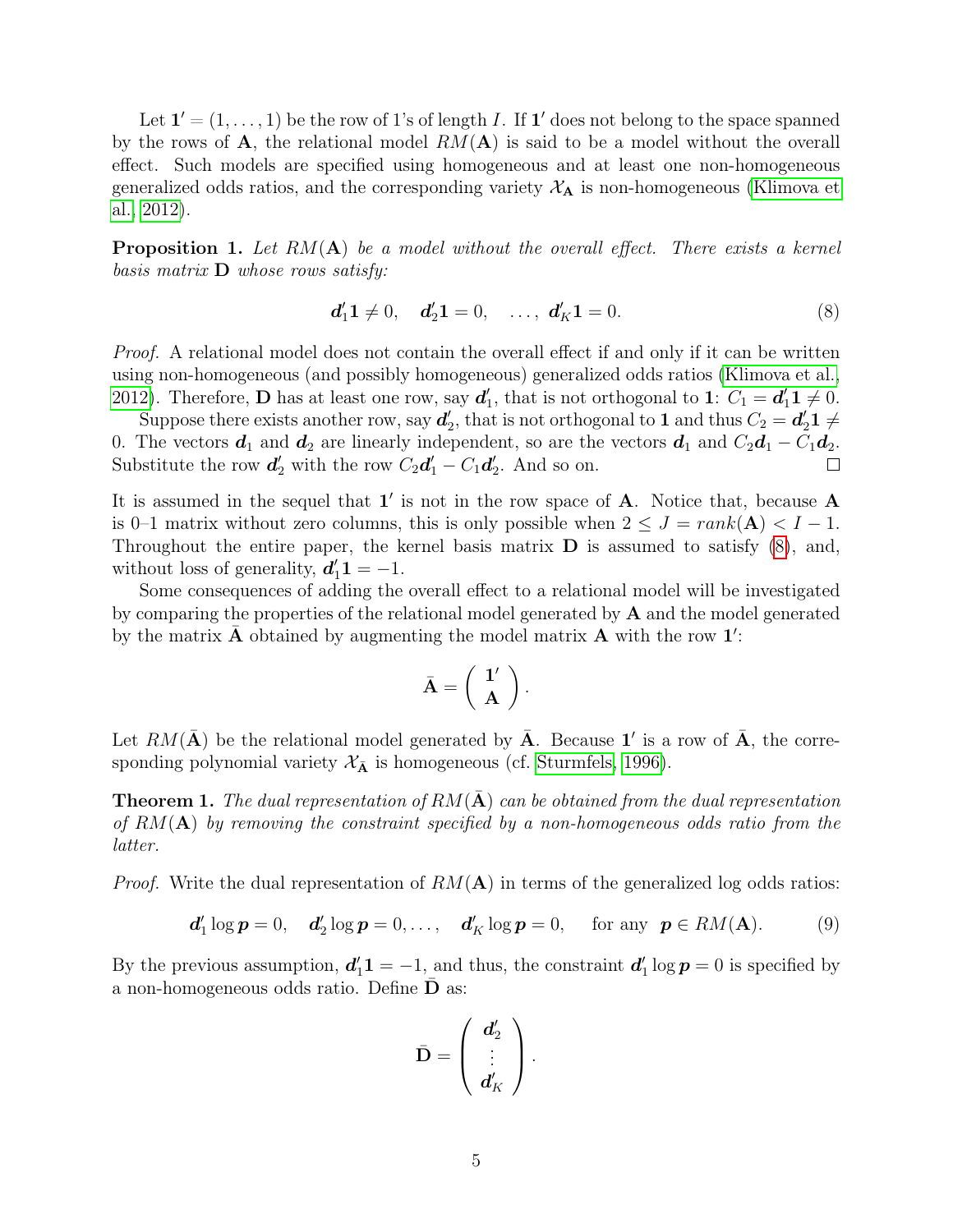Because, from [\(8\)](#page-4-0),  $d_2, \ldots, d_K \in Ker(A)$ ,

$$
\bar{\mathbf{D}}\bar{\mathbf{A}}'=\left(\begin{array}{c} \bm{d}'_2 \\ \vdots \\ \bm{d}'_K \end{array}\right)\left(\begin{array}{cc} \mathbf{1} & \mathbf{A}' \end{array}\right)=\left(\begin{array}{cc} \bm{d}'_2\mathbf{1} & \bm{d}'_2\mathbf{A}' \\ \vdots & \vdots \\ \bm{d}'_K\mathbf{1} & \bm{d}'_K\mathbf{A}' \end{array}\right)=\mathbf{O},
$$

and thus,  $d_2, \ldots, d_K \in Ker(\bar{A})$ . Finally, as  $rank(\bar{D}) = K - 1$ ,  $d_2, \ldots, d_K$  is a basis of  $Ker(\mathbf{A})$ , and therefore,

$$
\mathbf{d}'_2 \log \mathbf{p} = 0, \dots, \quad \mathbf{d}'_K \log \mathbf{p} = 0, \quad \text{ for any } \mathbf{p} \in RM(\bar{\mathbf{A}}). \tag{10}
$$

 $\Box$ 

# <span id="page-5-0"></span>3 The influence of the overall effect on the model structure

The consequences of adding or removing the overall effect will be studied separately. The changes in the model structure after the overall effect is added are considered first.

Let  $RM(A)$  be a relational model without the overall effect and  $RM(A)$  be the corresponding augmented model. Let  $\mathbf{A} = (a_{ii})$  for  $j = 1, \ldots, J$ ,  $i = 1, \ldots, I$ . For any  $p \in RM(A)$ :

$$
\log p_i = \theta_0 + a_{1i}\theta_1 + \cdots + a_{Ji}\theta_J,
$$

where  $\theta_j = \theta_j(\mathbf{p}), j = 0, 1, \ldots, J$ , are the log-linear parameters of **p**. In particular,  $\theta_0(\mathbf{p})$  is the overall effect of  $p$ .

<span id="page-5-1"></span>**Theorem 2.** The augmented model,  $RM(A)$ , is the minimal regular exponential family which contains  $RM(\bf A)$ , and

$$
RM(\mathbf{A}) = \{ \mathbf{p} \in RM(\bar{\mathbf{A}}): \ \theta_0(\mathbf{p}) = 0 \}.
$$

*Proof.* The second claim is proved first. Denote  $\mathcal{M}_0 = \{p \in RM(A) : \theta_0(p) = 0\}$ . Let D be a kernel basis matrix of  $\bf{A}$ , having the form  $(8)$ , and notice that

$$
\mathbf{D}\log p = \left(\begin{array}{c} \boldsymbol{d}_1 \\ \bar{\mathbf{D}} \end{array}\right) \log p = \left(\begin{array}{c} \theta_0(\boldsymbol{p})\boldsymbol{d}_1'\boldsymbol{1} \\ \bar{\mathbf{D}}\mathbf{A}'\boldsymbol{\theta} \end{array}\right) = \left(\begin{array}{c} -\theta_0(\boldsymbol{p}) \\ 0 \end{array}\right).
$$

Therefore, any  $p \in M_0$ , satisfies  $D \log p = 0$ , and thus, belongs to  $RM(A)$ . On the other hand, for any  $p \in RM(A)$ , both  $\bar{D} \log p = 0$  and  $\theta_0(p) = 0$  must hold, which immediately implies that  $p \in \mathcal{M}_0$ .

The first claim is proved next.

The relational model  $RM(A)$  is a curved exponential family parameterized by

$$
\Theta = \{ \boldsymbol{\theta}' = (\theta_1, \ldots, \theta_J)' \in \mathbb{R}^J : \mathbf{1}' \exp\{\mathbf{A}' \boldsymbol{\theta}\} = 1 \}.
$$

If the overall effect is added to  $RM(A)$ , the parameter space gets an additional parameter:

$$
\Theta_1 = \{(\theta_0, \boldsymbol{\theta}') = (\theta_0, \theta_1, \dots, \theta_J)' \in \mathbb{R}^{J+1}: \ \theta_0 = -\log(\mathbf{1}' \exp{\{\mathbf{A}' \boldsymbol{\theta}\}})\}.
$$

Because  $\Theta_1$  is the smallest open set in  $\mathbb{R}^J$  that contains  $\Theta$ , it parameterizes the minimal regular exponential family containing  $RM(A)$ . This family is, in fact,  $RM(\overline{A})$ .  $\Box$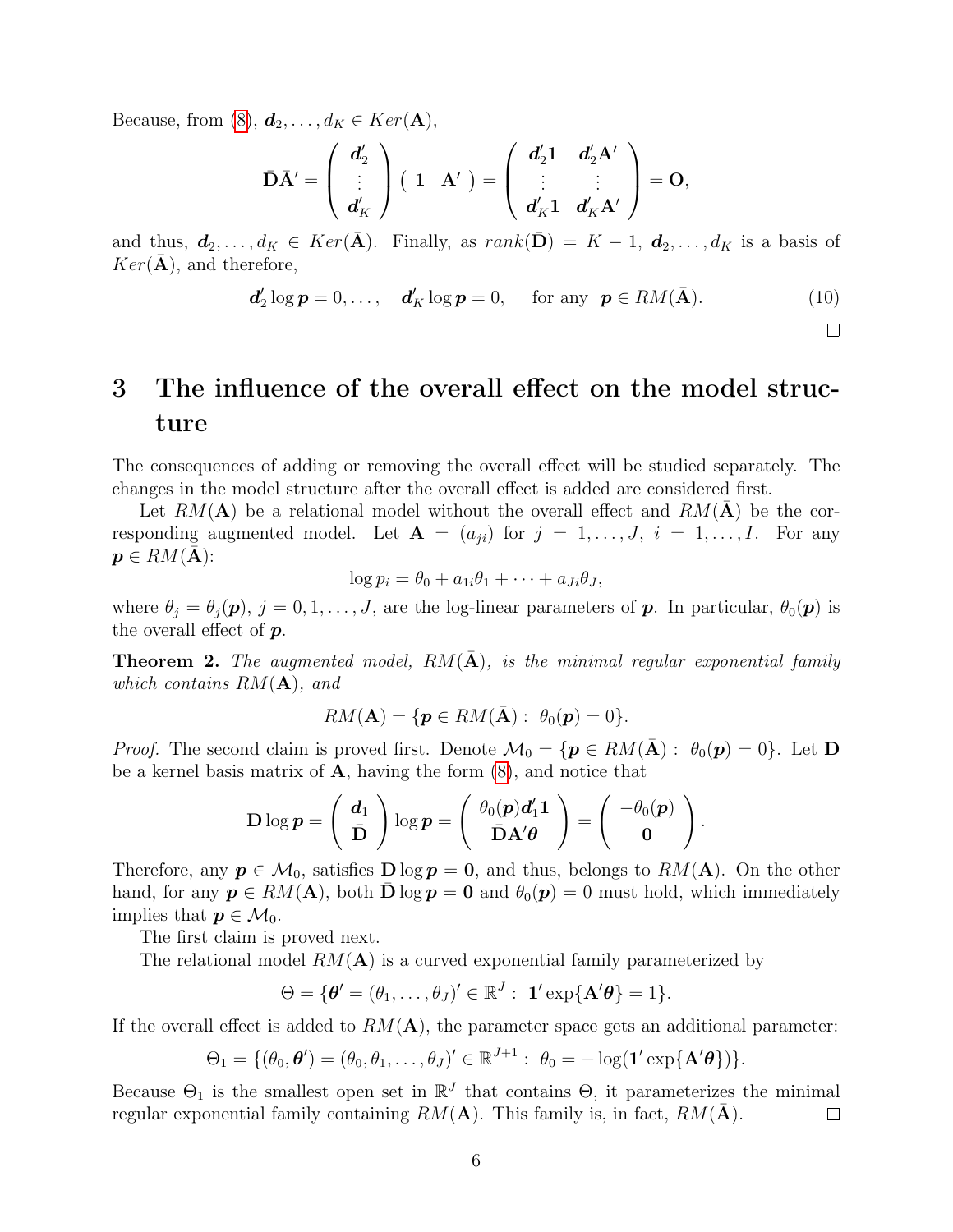Example 1. The relational models generated by the matrices

$$
\mathbf{A} = \left( \begin{array}{rrr} 1 & 1 & 1 & 0 \\ 0 & 0 & 1 & 1 \end{array} \right), \qquad \bar{\mathbf{A}} = \left( \begin{array}{rrr} 1 & 1 & 1 & 1 \\ 1 & 1 & 1 & 0 \\ 0 & 0 & 1 & 1 \end{array} \right)
$$

consist of positive probability distribution which can be written in the following forms:

$$
\begin{cases}\n p_1 = \alpha_1, \\
 p_2 = \alpha_1, \\
 p_3 = \alpha_1 \alpha_2, \\
 p_4 = \alpha_2,\n\end{cases}\n\qquad\n\begin{cases}\n p_1 = \beta_0 \beta_1, \\
 p_2 = \beta_0 \beta_1, \\
 p_3 = \beta_0 \beta_1 \beta_2, \\
 p_4 = \beta_0 \beta_2,\n\end{cases}
$$

where  $\beta_0$  is the overall effect. The dual representations can be written in the log-linear form, using  $d_1 = (-1, 0, 1, -1)$ ',  $d_2 = (-1, 1, 0, 0)$ '  $\in \text{Ker}(\mathbf{A})$ :

$$
\begin{cases}\n d'_1 \log p = 0, \\
 d'_2 \log p = 0,\n\end{cases}\n\quad \{ d'_2 \log p = 0.
$$

By Theorem [1,](#page-4-1) after the overall effect is added, the model specification does not include the non-homogeneous constraint anymore. In terms of the generalized odds ratios:

$$
\begin{cases} p_3/(p_1p_4) = 1, \\ p_1/p_2 = 1, \end{cases} \quad \{ p_1/p_2 = 1.
$$

The second model may be defined using restrictions only on homogeneous odds ratios, and there is no need to place an explicit restriction on the non-homogeneous odds ratio.

 $\Box$ 

The changes in the model structure after the overall effect is removed are examined next.

A relational model with the overall effect can be reparameterized so that its model matrix has a row of 1's, and because of full row rank, this vector is not spanned by the other rows. The implications of the removal of the overall effect will be investigated using a model matrix of this structure, say  $\bar{A}_1$ . By the removal of the row 1', one may obtain a different model matrix on the same sample space, but it may happen that there exists a cell  $i_0$ , whose only parameter is the overall effect, and after its removal, the  $i_0$ -th column contains zeros only. In such cases, to have a proper model matrix, such columns, that is such cells, need to be removed. Write  $\mathcal{I}_0$  for the set of all such cells  $i_0$ , and let  $I_0 = |\mathcal{I}_0|$ . Then, the reduced model matrix,  $A_1$ , is obtained from  $\bar{A}_1$  after removing the row of 1's and deleting the columns which, after this, contain only zeros. This is a model matrix on  $\mathcal{I} \setminus \mathcal{I}_0$ . Without loss of generality, the matrix  $\bar{A}_1$  can be written as:

$$
\bar{\mathbf{A}}_1 = \left(\begin{array}{cc} \mathbf{1}'_{(I-I_0)} & \mathbf{1}'_{I_0} \\ \mathbf{A}_1 & \mathbf{O}_{(J-1)\times I_0} \end{array}\right)
$$

.

If the sample spaces of  $RM(\bar{A}_1)$  and  $RM(A_1)$  are the same that is, when  $\mathcal{I}_0$  is empty, the reduced model is the subset of the original one, consisting of the distributions whose overall effect is zero, see Theorem [2.](#page-5-1) If the sample space is reduced, the relationship between the kernel basis matrices is described in the next result.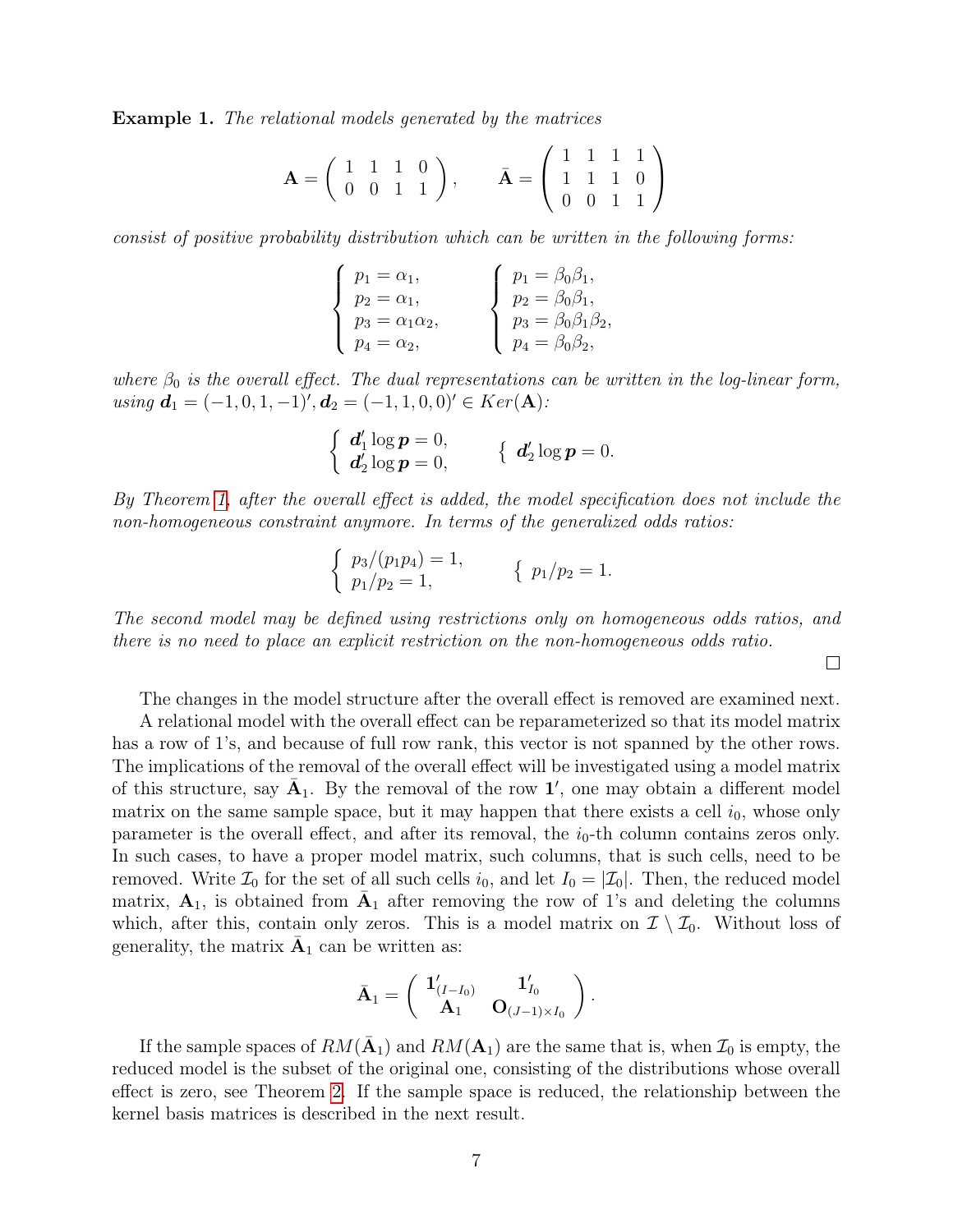<span id="page-7-1"></span>Theorem 3. The following holds:

- (i)  $dim(Ker(\mathbf{A}_1)) = dim(Ker(\bar{\mathbf{A}}_1)) I_0 + 1.$
- (ii) The kernel basis matrix  $D_1$  of  $A_1$  may be obtained from the kernel basis matrix  $\bar{D}_1$  of  $\bar{A}_1$  by deleting the the columns in  $\mathcal{I}_0$  and then leaving out the redundant rows.
- *Proof.* (i) Because  $\bar{\mathbf{A}}_1$  is a  $J \times I$  matrix of full row rank,  $dim(Ker(\bar{\mathbf{A}}_1)) = I J$ . The linear independence of its rows implies that the rows of  $A_1$  are also linearly independent. Therefore, because  $\mathbf{A}_1$  is a  $(J-1)\times (I-I_0)$  matrix,  $dim(Ker(\mathbf{A}_1)) = I - I_0 - (J-1)$ , which implies the result.
- (ii) Let  $d_1, d_2, \ldots, d_{I-J}$  be a kernel basis of  $\bar{A}_1$ . Write

$$
\boldsymbol{d}_i = (\boldsymbol{u}'_i, \boldsymbol{v}'_i)', \text{ for } i = 1, \ldots, I - J.
$$

Then,

$$
\mathbf{0} = \bar{\mathbf{A}}_1 \mathbf{d}_i = \begin{pmatrix} \mathbf{1}'_{(I-I_0)} & \mathbf{1}'_{I_0} \\ \mathbf{A}_1 & \mathbf{0} \end{pmatrix} \begin{pmatrix} \mathbf{u}_i \\ \mathbf{v}_i \end{pmatrix}, \quad \text{for } i = 1,\ldots,I-J,
$$

which implies that

<span id="page-7-0"></span>
$$
\mathbf{1}'_{(I-I_0)}\boldsymbol{u}_i + \mathbf{1}'_{I_0}\boldsymbol{v}_i = 0, \quad \mathbf{A}_1\boldsymbol{u}_i = \mathbf{0}, \quad \text{for} \quad i = 1,\ldots, I-J. \tag{11}
$$

Suppose  $A_1$  does not have the overall effect. Notice that each  $v_i$  has length  $I_0$ , and therefore, one can apply a non-singular linear transformation to the basis vectors  $d_1, d_2, \ldots, d_{I-J}$  to reduce them to the form:

$$
d_1 = (u'_1, 1, 0, \ldots, 0)'
$$
  
\n
$$
d_2 = (u'_2, 0, 1, \ldots, 0)'
$$
  
\n
$$
\ldots
$$
  
\n
$$
d_{I_0} = (u'_{I_0}, 0, 0, \ldots, 1)'
$$
  
\n
$$
d_{I_0+1} = (u'_{I_0+1}, 0, 0, \ldots, 0)'
$$
  
\n
$$
d_{I_0+2} = (u'_{I_0+2}, 0, 0, \ldots, 0)'
$$
  
\n
$$
\ldots
$$
  
\n
$$
d_{I-J} = (u'_{I-J}, 0, 0, \ldots, 0)'
$$

The equations [\(11\)](#page-7-0) imply that

$$
\mathbf{1}'_{(I-I_0)}\mathbf{u}_i = -1
$$
, for  $i = 1,..., I_0$ ,  $\mathbf{1}'_{(I-I_0)}\mathbf{u}_i = 0$ , for  $i = I_0 + 1,..., I - J$ ,  
and  $\mathbf{A}_1\mathbf{u}_i = \mathbf{0}$ , for  $i = 1,..., I - J$ .

The linear independence of  $d_{I_0+1}, \ldots, d_{I-J}$  in  $\mathbb{R}^I$  entails the linear independence of  $u_{I_0+1},\ldots,u_{I-J}$  in  $\mathbb{R}^{I-I_0}$ . Notice that  $u_1,\ldots,u_{I_0}$  are jointly linearly independent from  $u_{I_0+1}, \ldots, u_{I-J}$ , but not necessarily linearly independent from each other. A kernel basis of  $\mathbf{A}_1$  comprises  $I - J - I_0 + 1$  linearly independent vectors in  $Ker(\mathbf{A}_1)$ , and, for example,  $u_{I_0}, u_{I_0+1}, \ldots, u_{I-J}$  form such a basis. Therefore,  $D_1$  can be derived from a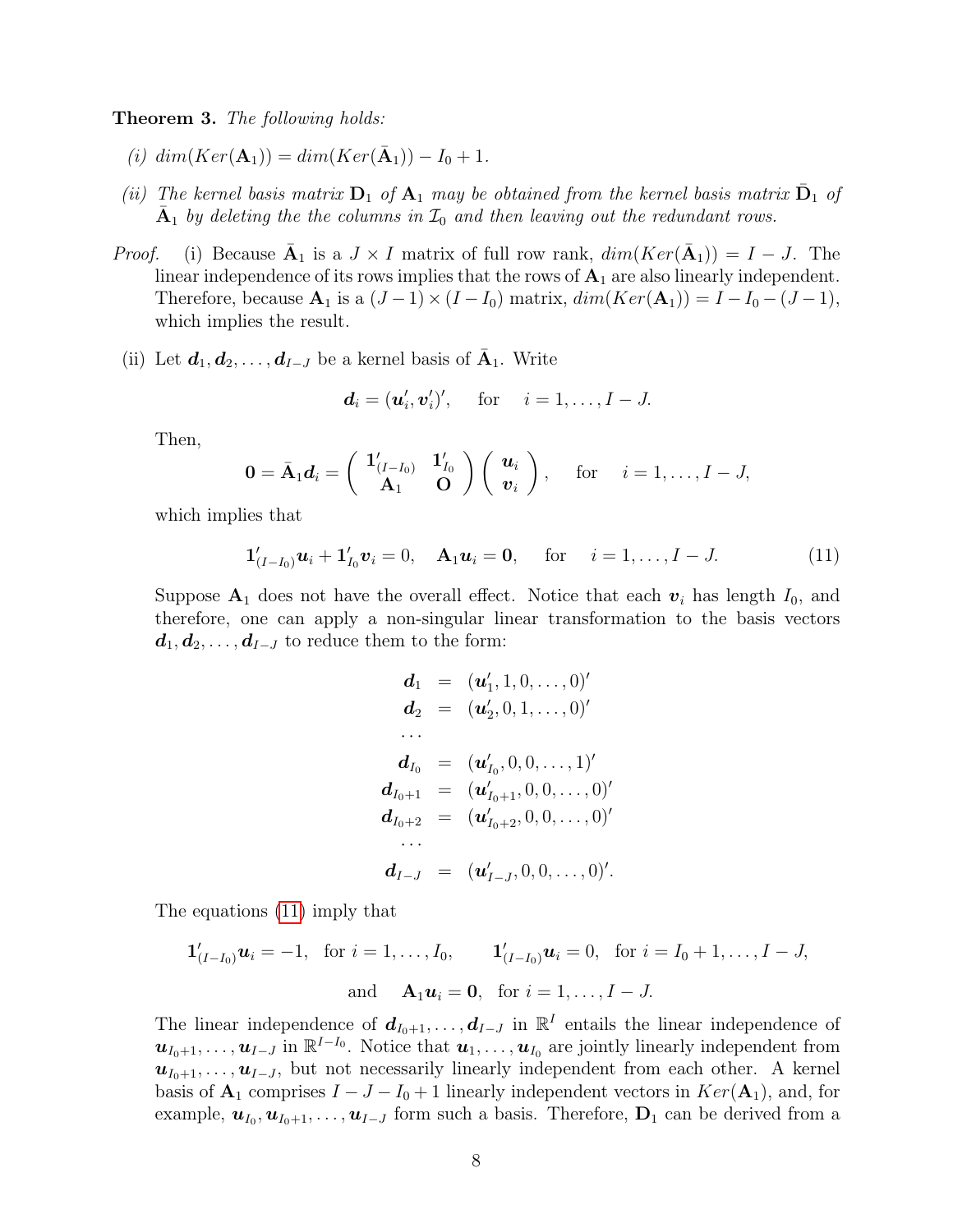kernel basis matrix of  $\bar{A}_1$  by removing the columns for  $\mathcal{I}_0$  and leaving out the  $I_0 - 1$ redundant rows.

Suppose  $A_1$  has the overall effect; without loss of generality,  $1'$  is a row of  $A_1$ . In this case, [\(11\)](#page-7-0) implies that both  $\mathbf{1}'_{(I-I_0)}\mathbf{u}_i = 0$  and  $\mathbf{1}'_{I_0}\mathbf{v}_i = 0$ , for  $i = I_0 + 1, \ldots, I - J$ . Because  $u_i$ 's and  $v_i$ 's vary independently from each other, the linear independence of  $d_1, d_2, \ldots, d_{I-J}$  will imply that  $(u_i, 0)$ , for  $i = I_0 + 1, \ldots, I - J$ , are also linearly independent in  $\mathbb{R}^I$ . Consequently, any  $I - J - I_0 + 1$  vectors among  $u_i$ 's are linearly independent in  $\mathbb{R}^{I-I_0}$  and can form a kernel basis of  $\mathbf{A}_1$ . Thus, as in the previous case,  $D_1$  can be derived from a kernel basis matrix of  $\overline{A}_1$  by removing the columns for  $\mathcal{I}_0$ and leaving out the  $I_0 - 1$  redundant rows.

 $\Box$ 

The next two examples illustrate the theorem.

<span id="page-8-0"></span>**Example 2.** Let  $RM(\bar{A}_1)$  be the relational model generated by

$$
\bar{\mathbf{A}}_1 = \left( \begin{array}{rrrrr} 1 & 1 & 1 & 1 & 1 & 1 \\ 1 & 0 & 1 & 0 & 0 & 0 \\ 0 & 1 & 1 & 1 & 0 & 0 \end{array} \right).
$$

Here,  $\mathcal{I}_0 = \{5, 6\}$ . In terms of the generalized odds ratios the model can be written as:

$$
\begin{cases}\np_3p_5/(p_1p_2) = 1, \\
p_3p_6/(p_1p_2) = 1, \\
p_2/p_4 = 1.\n\end{cases}
$$

Remove the row  $1'$  and the last two columns and consider the reduced matrix:

$$
\mathbf{A}_1 = \left( \begin{array}{rrr} 1 & 0 & 1 & 0 \\ 0 & 1 & 1 & 1 \end{array} \right).
$$

The model  $RM(\mathbf{A}_1)$  does not have the overall effect and can be specified by two generalized odds ratios:

$$
\begin{cases} p_2/(p_1p_4) = 1, \\ p_2/p_4 = 1. \end{cases}
$$

These odds ratios are defined on the smaller probability space, and may be obtained by removing  $p_5$  and  $p_6$ , and the redundant odds ratio, from the odds ratio specification of the original model.  $\Box$ 

**Example 3.** Consider the relational model  $RM(\bar{A}_1)$  generated by

$$
\bar{\mathbf{A}}_1 = \left( \begin{array}{rrr} 1 & 1 & 1 & 1 \\ 1 & 1 & 1 & 0 \\ 1 & 0 & 1 & 0 \end{array} \right).
$$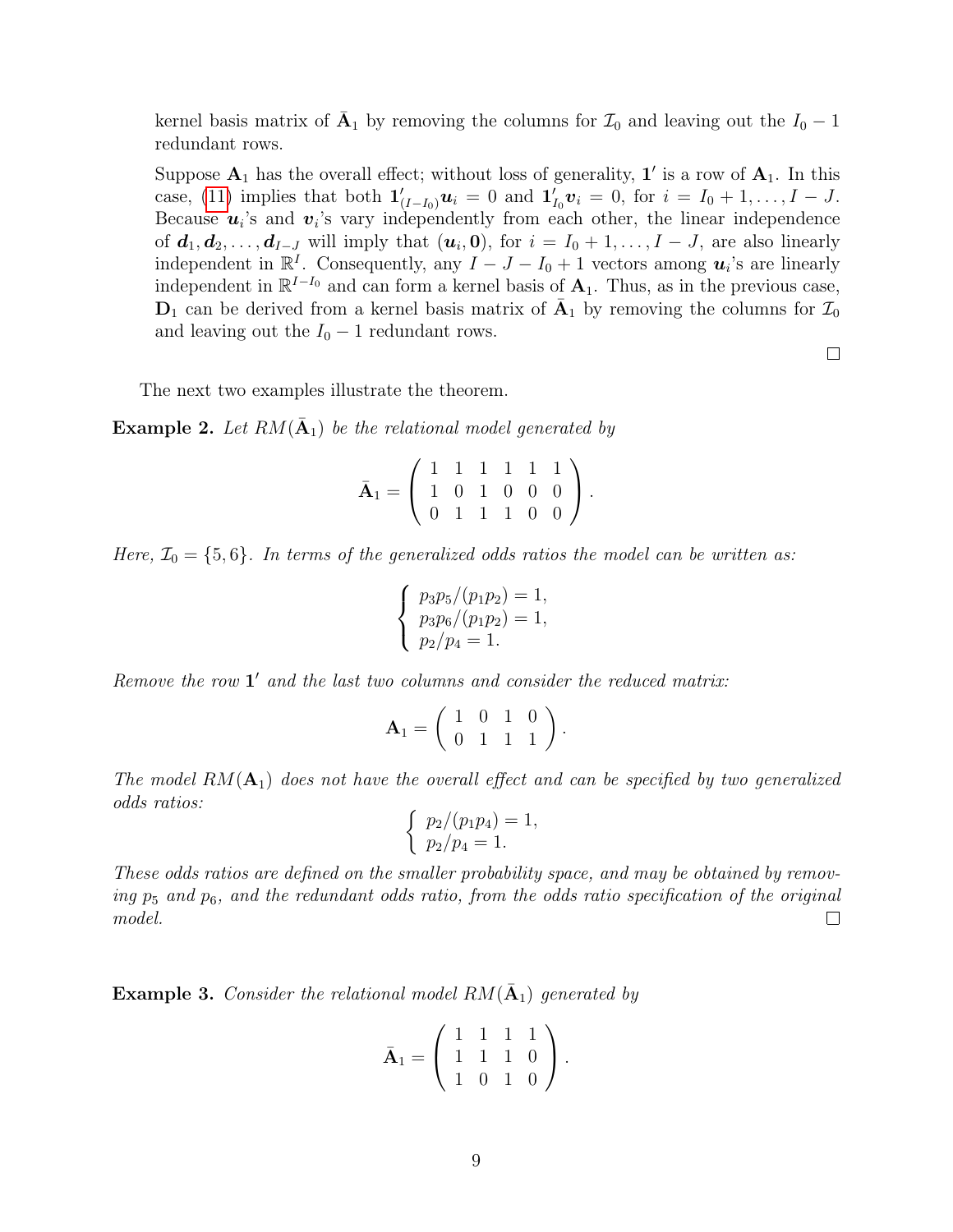In terms of the generalized odds ratios, the model specification is  $p_1/p_3 = 1$ . Notice that  $\overline{A}_1$ is row equivalent to

$$
\bar{\mathbf{A}}_2 = \left( \begin{array}{rrr} 0 & 0 & 0 & 1 \\ 1 & 1 & 1 & 0 \\ 1 & 0 & 1 & 0 \end{array} \right).
$$

Because every **d** in Ker(A) is orthogonal to  $(0, 0, 0, 1)$ , its last component has to be zero:  $d_4 = 0$ . Therefore, in any specification of  $RM(\bar{\mathbf{A}}_1)$  in terms of the generalized odds ratios, p<sup>4</sup> will not be present. Set

$$
\mathbf{A}_1 = \left( \begin{array}{rr} 1 & 1 & 1 \\ 1 & 0 & 1 \end{array} \right).
$$

The model  $RM(\mathbf{A}_1)$  has the overall effect and can be specified by exactly the same generalized odds ratio as the model  $RM(\bar{A}_1)$ :  $p_1/p_3 = 1$ .

As a further illustration, take

$$
\bar{\mathbf{A}}_1 = \left( \begin{array}{rrrrr} 1 & 1 & 1 & 1 & 1 & 1 \\ 1 & 1 & 1 & 0 & 0 & 0 \\ 1 & 0 & 1 & 0 & 0 & 0 \end{array} \right).
$$

In this case,

$$
\bar{\mathbf{A}}_2 = \left( \begin{array}{cccc} 0 & 0 & 0 & 1 & 1 & 1 \\ 1 & 1 & 1 & 0 & 0 & 0 \\ 1 & 0 & 1 & 0 & 0 & 0 \end{array} \right),
$$

and  $\mathbf{A}_1$  is the same as above. In this case,  $RM(\bar{\mathbf{A}}_1)$  is specified by  $p_1/p_3 = 1, p_4/p_5 =$  $1, p_4/p_6 = 1$ , and  $RM(\bar{A}_1)$  is described as previously:  $p_1/p_3 = 1$ .

The polynomial variety  $\mathcal{X}_{\bar{\mathbf{A}}_1}$  defining the model  $RM(\bar{\mathbf{A}}_1)$  is homogeneous. If the removal of the cells comprising  $\mathcal{I}_0$  leads to a model without the overall effect, the variety  $\mathcal{X}_{\bar{\mathbf{A}}_1}$  is dehomogenized, yielding the affine variety  $\mathcal{X}_{\mathbf{A}_1}$  (cf. [Cox et al., 2007\)](#page-19-2).

The converse to this procedure, homogenization of an affine variety, is also studied in algebraic geometry, and is performed by introducing a new variable in such a way that all equations defining the variety become homogeneous. The essence of this procedure is that all probabilities are multiplied by this new variable. This leaves the homogeneous odds ratios unchanged, as the new variable cancels out. The value of a non homogeneous odds ratio becomes, instead of 1, the reciprocal of the new variable. For example, the odds ratio in Example [2](#page-8-0)  $p_2/(p_1p_4) = 1$  becomes  $vp_2/(vp_1vp_4) = 1/v$ , where v is the new variable. If now v could be seen as the probability of an additional cell, say  $p_0$ , then this would be a homogeneous odds ratio,  $p_0p_2/(p_1p_4) = 1$ .

Although a straightforward procedure in algebraic geometry, it does not necessarily have a clear interpretation in statistical inference. Introducing a new variable and a new cell for the purpose of homogenization can be made meaningful in some situations, if the sample space may be extended by one cell, and the new variable is the parameter (probability) of this cell. Homogenization requires this new variable to appear in every cell, too, so the parameter may be seen as the overall effect. The new cell has only the overall effect, thus no feature is present in this cell.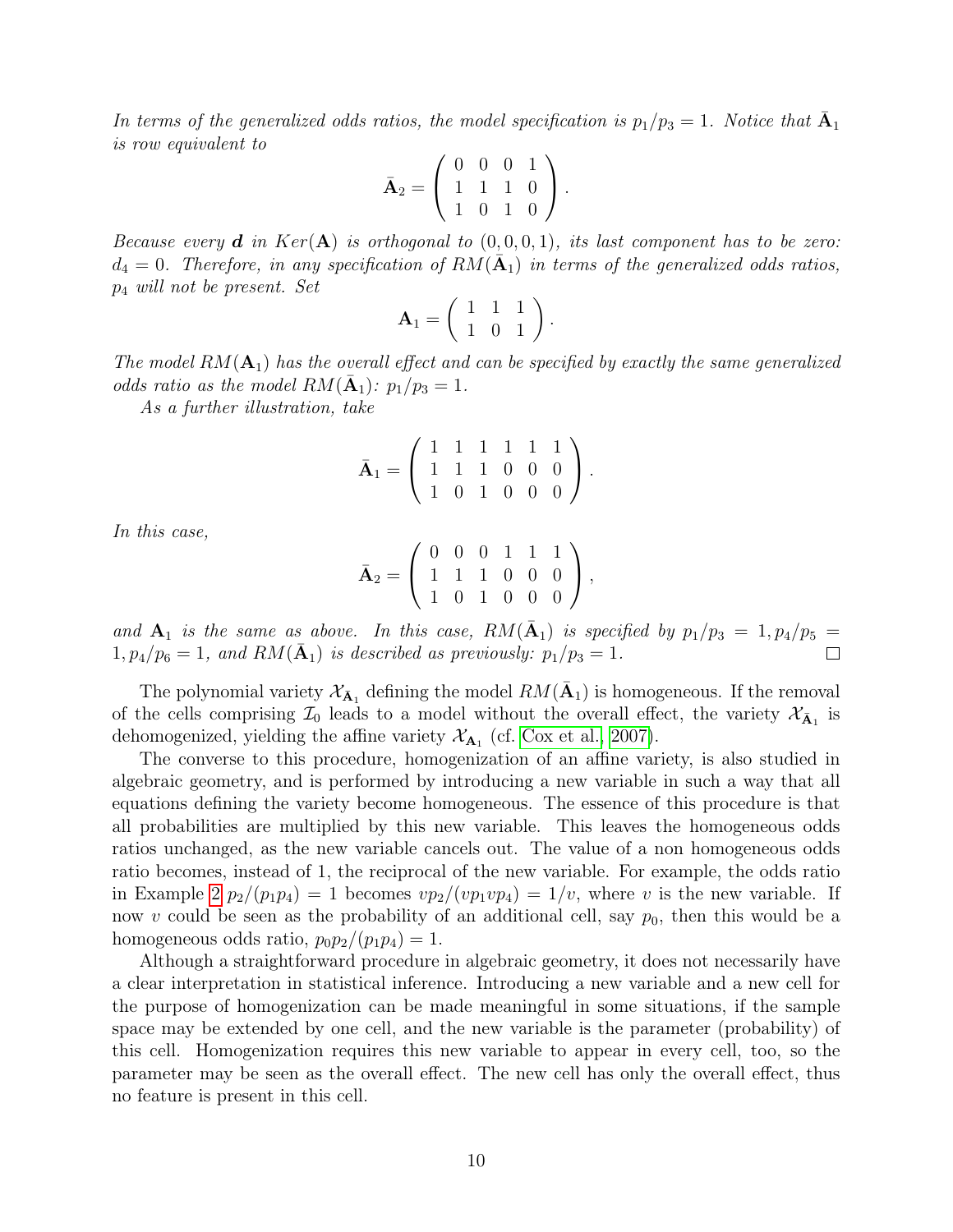The augmentation of the sample space by an additional cell does make sense, if that cell exists in the population but was not observed because of the design of the data collection procedure, as in Example [4.](#page-10-0) The additional cell has the overall effect only, thus is a "no feature present" cell.

<span id="page-10-0"></span>Example 4. In the study of swimming crabs by [Kawamura, Matsuoka, Tajiri, Nishida,](#page-20-9) [& Hayashi](#page-20-9) [\(1995\)](#page-20-9), three types of baits were used in traps to catch crabs: fish alone, sugarcane alone, fish-sugarcane combination. The sample space consists of three cells,  $\mathcal{I} =$  $\{(0, 1), (1, 0), (1, 1)\}\$ , and the cell  $(0, 0)$  is absent by design, because there were no traps without any bait. Under the AS independence, the cell parameter associated with both bait types present is the product of the parameters associated with the other two cells. This is a relational model without the overall effect, generated by the matrix (cf. Klimova  $\mathcal{C}$  Rudas, [2015\)](#page-20-6):

$$
\mathbf{A} = \left( \begin{array}{rr} 1 & 0 & 1 \\ 0 & 1 & 1 \end{array} \right).
$$

In fact, the overall effect cannot be included in this situation, because it would saturate the model. The affine variety associated with this model can be homogenized by including a new variable. The new variable may only be interpreted as the parameter associated with no bait present, and calls for an additional cell in the sample space (to avoid model the saturation of the model) which may only be interpreted as setting up a trap without any bait, which would also be a plausible research design. The resulting model is generated by  $\mathbf{A}_0$ :

$$
\mathbf{A}_0 = \left(\begin{array}{cccc} 1 & 1 & 1 & 1 \\ 0 & 1 & 0 & 1 \\ 0 & 0 & 1 & 1 \end{array}\right),
$$

and indeed, is the model of traditional independence on the complete  $2 \times 2$  contingency table.  $\Box$ 

For situations like in Example [4,](#page-10-0) the AS independence is a natural model, but it also applies to cases, when the "no feature present" situation is logically impossible (like market basket analysis, or records of traffic violations, see [Klimova et al.](#page-20-0) [\(2012\)](#page-20-0); [Klimova & Rudas](#page-20-6) [\(2015\)](#page-20-6), and also the biological example in Section [5\)](#page-17-0), and in such cases, the cell augmentation procedure is not meaningful. There are, however situations, when the existence of the "no feature present" cell is logically not impossible, but the actual existence in the population is dubious.

For a more general discussion of the homogenization of AS independence, let  $d_1, \ldots, d_K$ be a kernel basis of **A**, satisfying [\(8\)](#page-4-0) with  $d'_1 1 = -1$ . The polynomial ideal  $\mathcal{I}_A$  associated with the matrix **A** is generated by one non-homogeneous polynomial  $p^{d_1^+} - p^{d_1^-}$ , and  $K -$ 1 homogeneous polynomials,  $p^{d_k^+} - p^{d_k^-}$ . Notice that, because  $(d_1^+)$  $\binom{+}{1}$ ' $1-(d_1^-)$  $\binom{-}{1}$ ' ${\bf 1} \: = \: ( \bm{d}_1^+ \: - \:$  $d^-_1$  $\mathbf{d}_1^{\dagger}$  =  $\mathbf{d}_1^{\dagger}$ , the difference in the degrees of the monomials  $p^{\mathbf{d}_1^+}$  and  $p^{\mathbf{d}_1^-}$  is -1. Therefore, the polynomial  $p^{d_1^+} - p^{d_1^-}$  can be homogenized by multiplying the first monomial by one additional variable, say  $p_0$ :

$$
p_0\bm{p^{d_1^+}}-\bm{p^{d_1^-}}.
$$

The polynomial ideal generated by

$$
p_0\bm{p}^{\bm{d}_1^+}-\bm{p}^{\bm{d}_1^-}, \bm{p}^{\bm{d}_2^+}-\bm{p}^{\bm{d}_2^-},\ldots,\bm{p}^{\bm{d}_K^+}-\bm{p}^{\bm{d}_K^-}
$$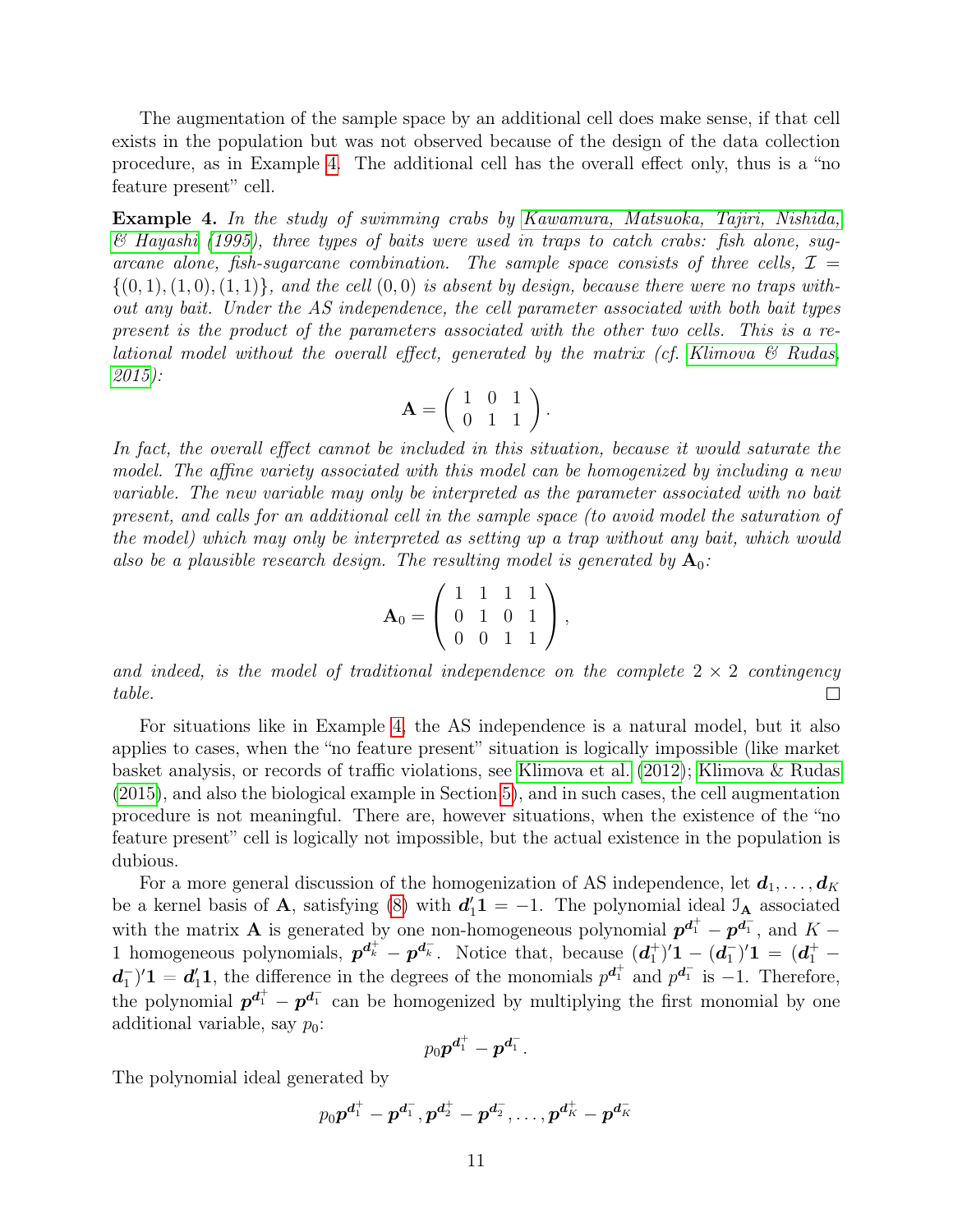and the corresponding variety are homogeneous, and can be described by the matrix of size  $(J+1) \times (I+1)$  of the following structure:

$$
\mathbf{A}_0 = \left( \begin{array}{cc} 1 & \mathbf{1}'_I \\ \mathbf{0}_J & \mathbf{A} \end{array} \right).
$$

Here,  $\mathbf{1}'_I$  is the row of 1's of length I, and  $\mathbf{0}_J$  is the column of zeros of length J.

In fact, the homogeneous variety  $\mathcal{X}_{A_0}$  is the projective closure of the affine variety  $\mathcal{X}_{\bar{A}_0}$ [\(Cox et al., 2007\)](#page-19-2). The latter can be obtained from the former by dehomogenization via setting  $p_0 = 1$ .

The homogenization of the model of AS independence for three features is discussed next.

<span id="page-11-1"></span>Example 5. Consider the model of AS independence for three attributes, A, B, and C, described in [Klimova et al.](#page-20-0) [\(2012\)](#page-20-0).

<span id="page-11-0"></span>
$$
p_{110} = p_{100}p_{010}, \ p_{101} = p_{100}p_{001}, \ p_{011} = p_{010}p_{001}, \ p_{111} = p_{100}p_{010}p_{001}.\tag{12}
$$

Here  $p_{ijk} = \mathbb{P}(A = i, B = j, C = k)$  for  $i, j, k \in \{0, 1\}$ , where the combination  $(0, 0, 0)$  does not exist, and  $\sum_{ijk} p_{ijk} = 1$ . The equations [\(12\)](#page-11-0) specify the relational model generated by

$$
\mathbf{A} = \left( \begin{array}{rrrrr} 1 & 0 & 0 & 1 & 1 & 0 & 1 \\ 0 & 1 & 0 & 1 & 0 & 1 & 1 \\ 0 & 0 & 1 & 0 & 1 & 1 & 1 \end{array} \right).
$$

Consider the following kernel basis matrix which is of the form [\(8\)](#page-4-0):

$$
\mathbf{D} = \left( \begin{array}{rrrrrrr} -1 & -1 & 0 & 1 & 0 & 0 & 0 \\ -1 & 0 & 1 & 1 & 0 & -1 & 0 \\ 0 & -1 & 1 & 1 & -1 & 0 & 0 \\ 0 & 0 & -1 & 0 & 1 & 1 & -1 \end{array} \right).
$$

The corresponding polynomial ideal is:

 $\mathcal{I}_{\mathbf{A}} = \langle p_{110} - p_{100}p_{010}, p_{110}p_{001} - p_{011}p_{100}, p_{110}p_{001} - p_{101}p_{010}, p_{111}p_{001} - p_{101}p_{011} \rangle.$ 

The generating set of  $\mathfrak{I}_A$  includes at least one non-homogeneous polynomial, due to  $d_1$ , and can be homogenized by introducing a new variable, say  $p_{000}$ . The resulting ideal,

 $\mathcal{I}_{\mathbf{A}_0} = \langle p_{000}p_{110} - p_{100}p_{010}, p_{110}p_{001} - p_{011}p_{100}, p_{110}p_{001} - p_{101}p_{010}, p_{111}p_{001} - p_{101}p_{011} \rangle,$ 

is homogeneous, and its zero set

$$
\mathcal{X}_{\mathbf{A}_0} = \left\{ \boldsymbol{p} \in \mathbb{R}_{\geq 0}^{|\mathcal{I}+1|} : \; \boldsymbol{p}^{\boldsymbol{d}^+} = \boldsymbol{p}^{\boldsymbol{d}^-}, \; \forall \boldsymbol{d} \in Ker(\mathbf{A}_0) \right\},\tag{13}
$$

where

$$
\mathbf{A}_0 = \left( \begin{array}{rrrrrr} 1 & 1 & 1 & 1 & 1 & 1 & 1 & 1 \\ 0 & 1 & 0 & 0 & 1 & 1 & 0 & 1 \\ 0 & 0 & 1 & 0 & 1 & 0 & 1 & 1 \\ 0 & 0 & 0 & 1 & 0 & 1 & 1 & 1 \end{array} \right),
$$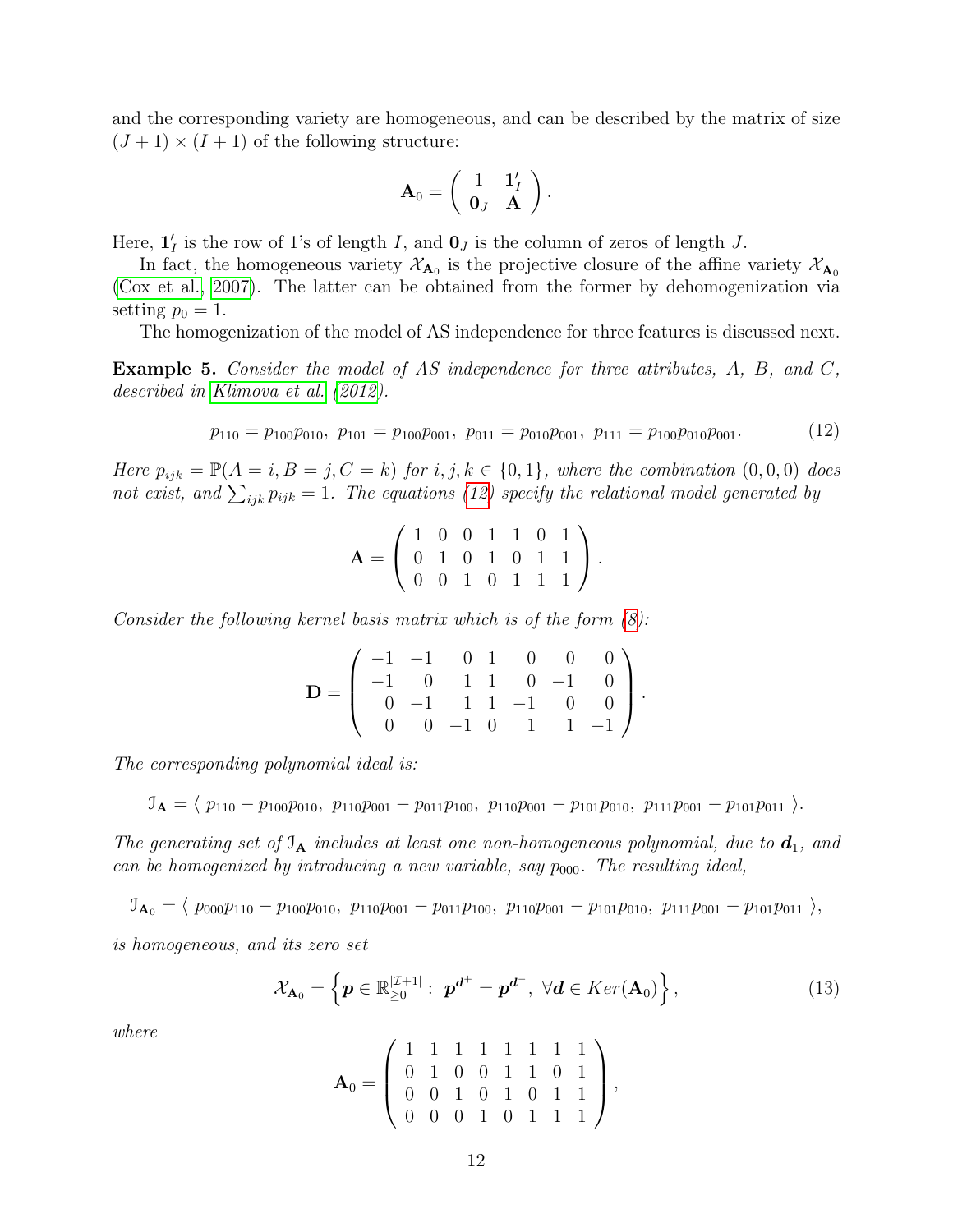is thus a homogeneous variety. The relational model  $RM(A_0)$  is defined on a larger sample space, namely  $\mathcal{I} \cup (0,0,0)$ . The model has the overall effect and is the following set of distributions:

$$
\mathbf{p} \in \mathcal{X}_{\mathbf{A}_0} \cap int(\Delta_I). \tag{14}
$$

.

The rows of  $A_0$  are the indicators of the cylinder sets of the total (the row of 1's), and of the A, B, and C marginals. Therefore, the relational model  $RM(A_0)$  is the traditional model of mutual independence.  $\Box$ 

The next theorem states in general what was seen in the example. Let  $X_1, \ldots, X_T$  be the random variables taking values in  $\{0, 1\}$ . Write  $\mathcal{I}^0$  for the Cartesian product of their ranges, and let  $\mathcal{I} = \mathcal{I}^0 \setminus (0, \ldots, 0)$ .

**Theorem 4.** Let RM(A) be the model of AS independence of  $X_1, \ldots, X_T$  on the sample space  $\mathcal{I}$ . The interior of the projective closure of this model is the log-linear model of mutual independence of  $X_1, \ldots, X_T$  on the sample space  $\mathcal{I}^0$ .

Proof. Let **A** be the model matrix for the AS independence:

$$
\mathbf{A} = \left( \begin{array}{cccccc} 1 & 0 & 0 & \dots & 0 & 1 & 1 & \dots & 1 \\ 0 & 1 & 0 & \dots & 0 & 1 & 0 & \dots & 1 \\ 0 & 0 & 1 & \dots & 0 & 0 & 1 & \dots & 1 \\ \vdots & \vdots & \vdots & \ddots & \vdots & \vdots & \vdots & \ddots & \vdots \\ 0 & 0 & 0 & \dots & 1 & 0 & 0 & \dots & 1 \end{array} \right).
$$

The number of columns of **A** is equal to the number of cells in the sample space  $\mathcal{I}, I = 2^T - 1$ . The model  $RM(\mathbf{A})$  is the intersection of the polynomial variety  $\mathcal{X}_{\mathbf{A}}$  and the interior of the simplex  $\Delta_{I-1}$ . The variety  $\mathcal{X}_A$  is non-homogeneous, because among its generators there is at least one non-homogeneous polynomial. In order to obtain the projective closure of  $X_{\rm A}$  (cf. [Cox et al., 2007\)](#page-19-2), include the "no feature present" cell, indexed by 0, to the sample space, choose a Gröbner basis of the ideal  $\mathcal{I}_{\mathbf{A}}$ , and homogenize all non-homogeneous polynomials in this basis using the cell probability  $p_0$ . Because the projective closure of  $\mathcal{X}_A$  is the minimal homogeneous variety in the projective space whose dehomogenization is  $\mathcal{X}_{\mathbf{A}}$  [\(Cox et al.,](#page-19-2) [2007\)](#page-19-2), Theorem [3\(](#page-7-1)ii) implies that this closure can be described using the matrix

$$
\mathbf{A}_0 = \left( \begin{array}{cccccc} 1 & 1 & 1 & 1 & \ldots & 1 & 1 & 1 & \ldots & 1 \\ 0 & 1 & 0 & 0 & \ldots & 0 & 1 & 1 & \ldots & 1 \\ 0 & 0 & 1 & 0 & \ldots & 0 & 1 & 0 & \ldots & 1 \\ 0 & 0 & 0 & 1 & \ldots & 0 & 0 & 1 & \ldots & 1 \\ \vdots & \vdots & \vdots & \vdots & \ddots & \vdots & \vdots & \vdots & \ddots & \vdots \\ 0 & 0 & 0 & 0 & \ldots & 1 & 0 & 0 & \ldots & 1 \end{array} \right)
$$

Each distribution in  $RM(A)$  has the multiplicative structure prescribed by A [\(Klimova &](#page-20-2) [Rudas, 2016\)](#page-20-2), and during the homogenization, is mapped in a positive distribution in  $\mathcal{X}_{\mathbf{A}_0}$ . Because all strictly positive distributions in  $\mathcal{X}_{A_0}$  have the multiplicative structure prescribed by  $A_0$ , they comprise the relational model  $RM(A_0)$ . This matrix describes the model of mutual independence between  $X_1, \ldots, X_T$  in the effect coding, and the proof is complete.  $\Box$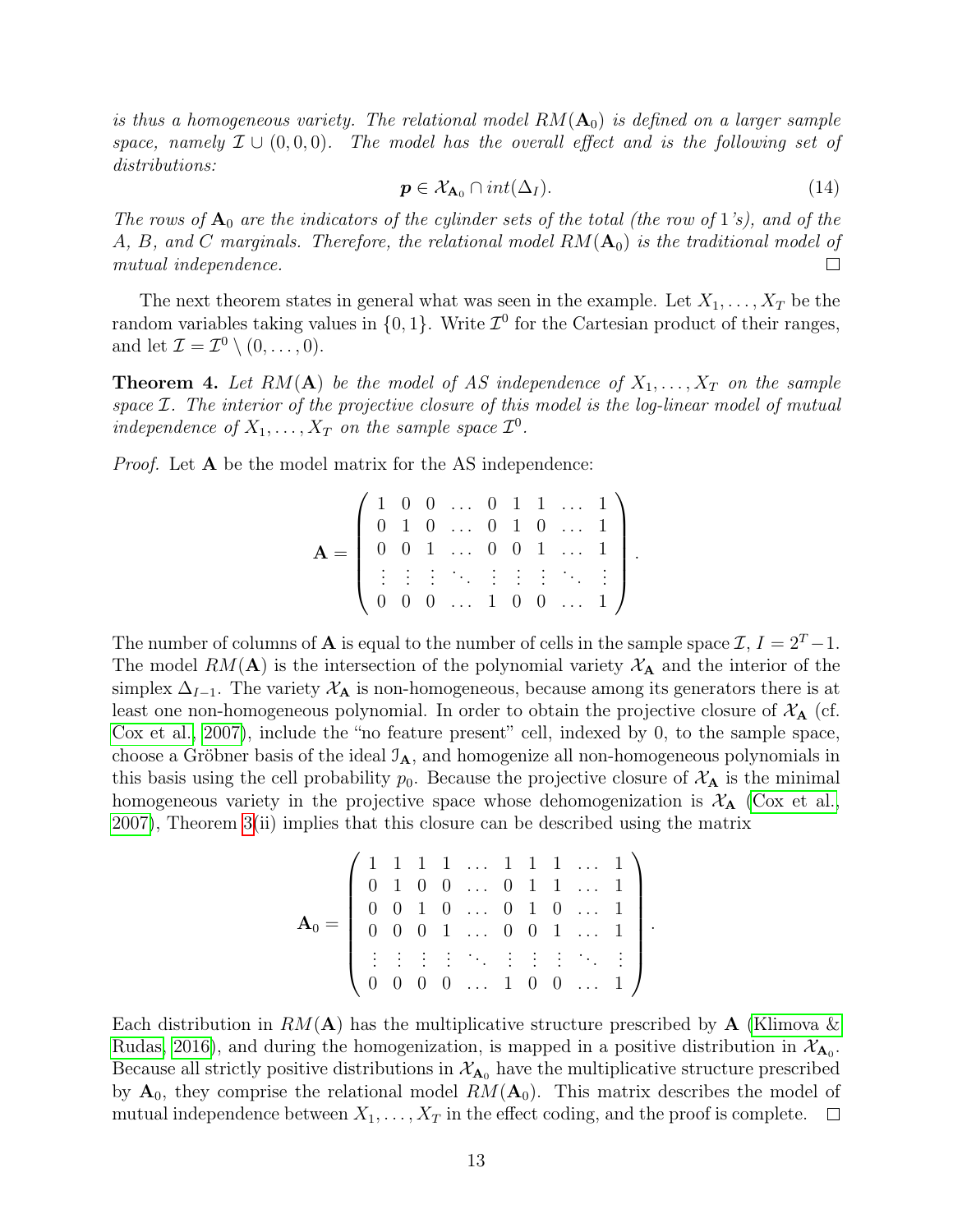The homogenization (in the language of algebraic geometry) or regularization (in the language of the exponential families) leads to a simpler structure, which allows a simpler calculation of the MLE. However, the additional cell was not observed in these cases, and assuming its frequency is zero is ungrounded and may lead to wrong inference.

The framework developed here may also be used to define context specific independence, so that in one context conditional independence holds, in another one, AS independence does. To illustrate, let  $X_1, X_2, X_3$  be random variables taking values in  $\{0, 1\}$ . Assume that the  $(0, 0, 0)$  outcome is impossible, so the sample space can be expressed as:

|           | $X_3 = 0$ |                                         | $X_3 = 1$ |           |
|-----------|-----------|-----------------------------------------|-----------|-----------|
|           |           | $X_2 = 0$ $X_2 = 1$ $X_2 = 0$ $X_2 = 1$ |           |           |
|           |           |                                         |           |           |
| $X_1 = 0$ |           | $p_{010}$                               | $p_{001}$ | $p_{011}$ |
| $X_1 = 1$ | $p_{100}$ | $p_{110}$                               | $p_{101}$ | $p_{111}$ |

Let  $p = (p_{001}, p_{010}, p_{011}, p_{100}, p_{101}, p_{110}, p_{111})$ , and consider the relational model without the overall effect generated by

$$
\mathbf{A}_0 = \begin{pmatrix} 0 & 0 & 0 & 1 & 1 & 1 & 1 \\ 0 & 1 & 1 & 0 & 0 & 1 & 1 \\ 1 & 0 & 1 & 0 & 1 & 0 & 1 \\ 0 & 0 & 0 & 0 & 1 & 0 & 1 \\ 0 & 0 & 1 & 0 & 0 & 0 & 1 \end{pmatrix},
$$
(15)

The kernel basis matrix is equal to:

$$
\mathbf{D}_0 = \left( \begin{array}{cccc} 0 & -1 & 0 & -1 & 0 & 1 & 0 \\ 1 & 0 & -1 & 0 & -1 & 0 & 1 \end{array} \right), \tag{16}
$$

and thus, the model can be specified in terms of the following two generalized odds ratios:

$$
\mathcal{COR}(X_1X_2 \mid X_3 = 0) = \frac{p_{110}}{p_{010}p_{100}} = 1, \qquad \mathcal{COR}(X_1X_2 \mid X_3 = 1) = \frac{p_{001}p_{111}}{p_{011}p_{101}} = 1.
$$

The second constraint expresses the (conventional) context-specific independence of  $X_1$  and  $X_2$  given  $X_3 = 1$ . The first odds ratio is non-homogeneous, and the corresponding constraint may be seen as the context-specific AS-independence of of  $X_1$  and  $X_2$  given  $X_3 = 0$ .

### <span id="page-13-0"></span>4 ML estimation with and without the overall effect

The properties of the ML estimates under relational models, discussed in detail in [Klimova](#page-20-0) [et al.](#page-20-0) [\(2012\)](#page-20-0) and [Klimova & Rudas](#page-20-2) [\(2016\)](#page-20-2), are summarized here in the language of the linear and multiplicative families defined by the model matrix and its kernel basis matrix. The conditions of existence of the MLE are reviewed first.

Let  $a_1,\ldots,a_{|\mathcal{I}|}$  denote the columns of A, and let  $C_{\mathbf{A}} = \{t \in \mathbb{R}_{\geq 0}^J : \exists p \in \mathbb{R}_{\geq 0}^{|\mathcal{I}|} \}$  $\stackrel{|L|}{\geq} \quad \boldsymbol{t} = \mathbf{A}\boldsymbol{p} \}$ be the polyhedral cone whose relative interior comprises such  $\mathbf{t} \in \mathbb{R}^J_{>0}$ , for which there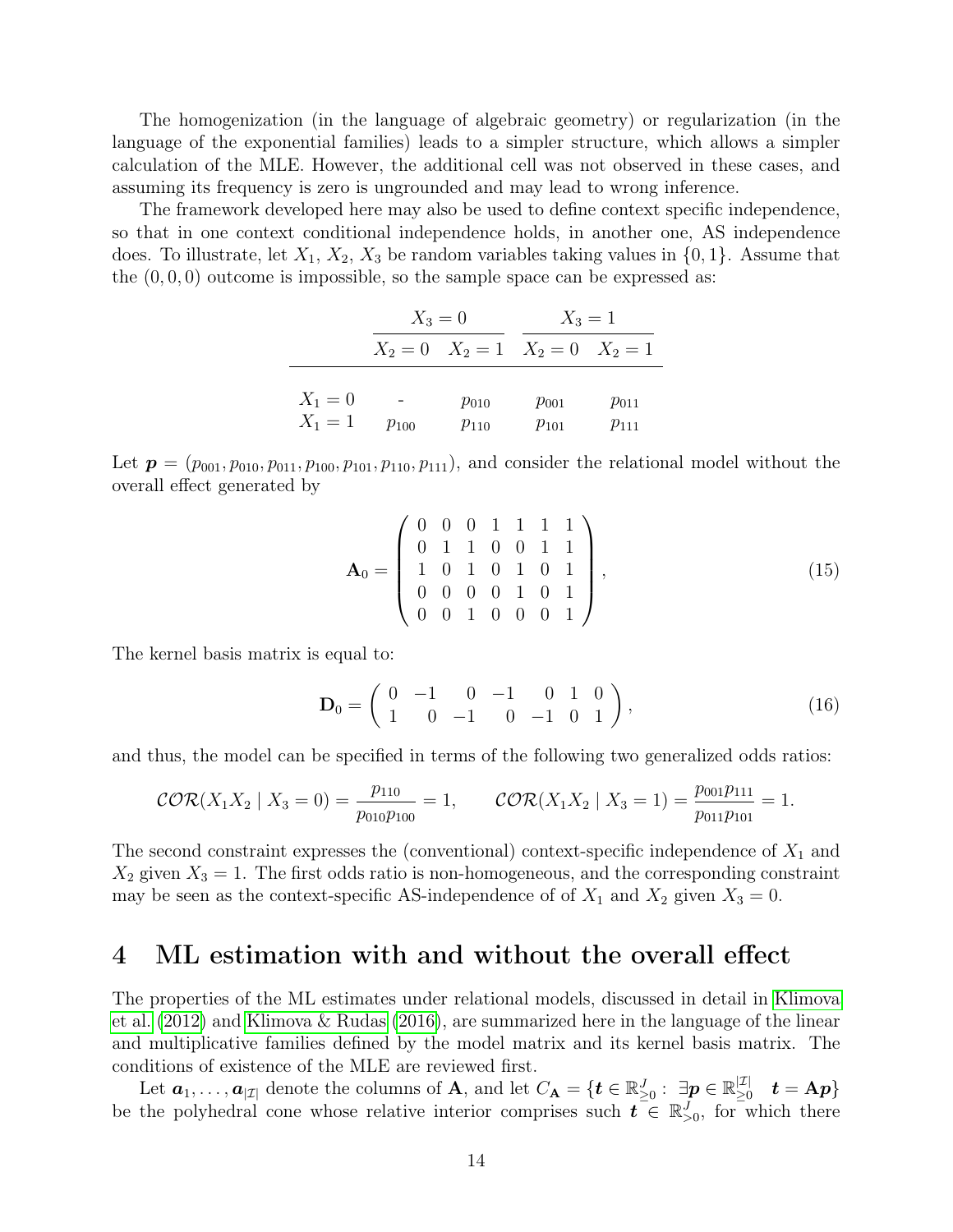exists a  $p > 0$  that satisfies  $t = Ap$ . A set of indices  $F = \{i_1, i_2, \ldots, i_f\}$  is called facial if the columns  $a_{i_1}, a_{i_2}, \ldots, a_{i_f}$  are affinely independent and span a proper face of  $C_{\bf A}$  (cf. [Grünbaum, 2003;](#page-19-4) [Geiger, Meek, & Sturmfels, 2006;](#page-19-5) [Fienberg & Rinaldo, 2012\)](#page-19-6). It can be shown that a set F is facial if and only if there exists a  $c \in \mathbb{R}^J$ , such that  $c' a_i = 0$  for every  $i \in F$  and  $c' a_i > 0$  for every  $i \notin F$ .

Let  $q \in \mathcal{P}$  and let K be the set of  $\kappa > 0$ , such that, for a fixed  $\kappa$ , the linear family

$$
\mathcal{F}(\mathbf{A}, \mathbf{q}, \kappa) = \{ \mathbf{r} \in \mathcal{P} : \ \mathbf{A}\mathbf{r} = \kappa \mathbf{A}\mathbf{q} \} \tag{17}
$$

is not empty, and let  $\mathcal{F}(\mathbf{A}, \boldsymbol{q}) = \bigcup_{\mathcal{K}} \mathcal{F}(\mathbf{A}, \boldsymbol{q}, \kappa)$ . For each  $\kappa > 0$ , the linear family  $\mathcal{F}(\mathbf{A}, \boldsymbol{q}, \kappa)$ is a polyhedron in the cone  $C_{\mathbf{A}}$ .

<span id="page-14-0"></span>**Theorem 5.** [\(Klimova & Rudas, 2016\)](#page-20-2) Let  $RM(A)$  be a relational model, with or without the overall effect, and let  $q$  be the observed distribution.

- 1. The MLE  $\hat{p}_{q}$  given **q** exists if only:
	- (i)  $supp(\mathbf{q}) = \mathcal{I}$ , or
	- (ii)  $supp(\mathbf{q}) \subsetneq \mathcal{I}$  and, for all facial sets F of **A**,  $supp(\mathbf{q}) \not\subseteq F$ .

In either case,  $\hat{\boldsymbol{p}}_q = \mathcal{F}(\mathbf{A}, \boldsymbol{q}) \cap int(\mathcal{X}_{\mathbf{A}})$ , and there exists a unique constant  $\gamma_q > 0$ , also depending on  $A$ , such that:

$$
\mathbf{A}\hat{\boldsymbol{p}}_q = \gamma_q \mathbf{A}\boldsymbol{q}, \quad \mathbf{1}'\hat{\boldsymbol{p}}_q = 1.
$$

2. The MLE under the extended model  $RM(A)$ , defined in [\(7\)](#page-3-1), always exists and is the unique point of  $X_A$  which satisfies:

$$
\mathbf{A}\boldsymbol{p} = \gamma_q \mathbf{A}\boldsymbol{q}, \text{ for some } \gamma_q > 0; \tag{18}
$$
  

$$
\mathbf{1}'\boldsymbol{p} = 1.
$$

The statements follow from Theorem 4.1 in [Klimova & Rudas](#page-20-2) [\(2016\)](#page-20-2) and Corollary 4.2 in [Klimova et al.](#page-20-0) [\(2012\)](#page-20-0), and the proof is thus omitted. The constant  $\gamma_q$ , called the adjustment factor, is the ratio between the subset sums of the MLE,  $\mathbf{A}\hat{\boldsymbol{p}}_q$ , and the subset sums of the observed distribution, Aq. If the overall effect is present in the model,  $\gamma_q = 1$  for all q.

Let **A** be a model matrix whose row space does not contain  $1'$ , and let  $\overline{A}$  be the matrix obtained by augmenting  $A$  with the row  $1'$ . It will be shown in the proof of the next theorem that every facial set of **A** is facial for **A**. If the observed **q** is positive, the MLEs  $\hat{\boldsymbol{p}}_q$  and  $\bar{p}_q$  under the models  $RM(A)$  and  $RM(\bar{A})$ , respectively, exist. However, as implied by the relationship between the facial sets of  $A$  and  $A$ , if q has some zeros, the MLE may exist under  $RM(A)$ , but not under  $RM(A)$ , or neither of the MLEs exist.

**Theorem 6.** Let  $A$  be a model matrix whose row space does not contain  $1'$ , and let  $\overline{A}$  be the matrix obtained by augmenting  $A$  with the row  $1'$ . Let  $q$  be the observed distribution. If, given q, the MLE under  $RM(A)$  exists, so does the MLE under  $RM(A)$ .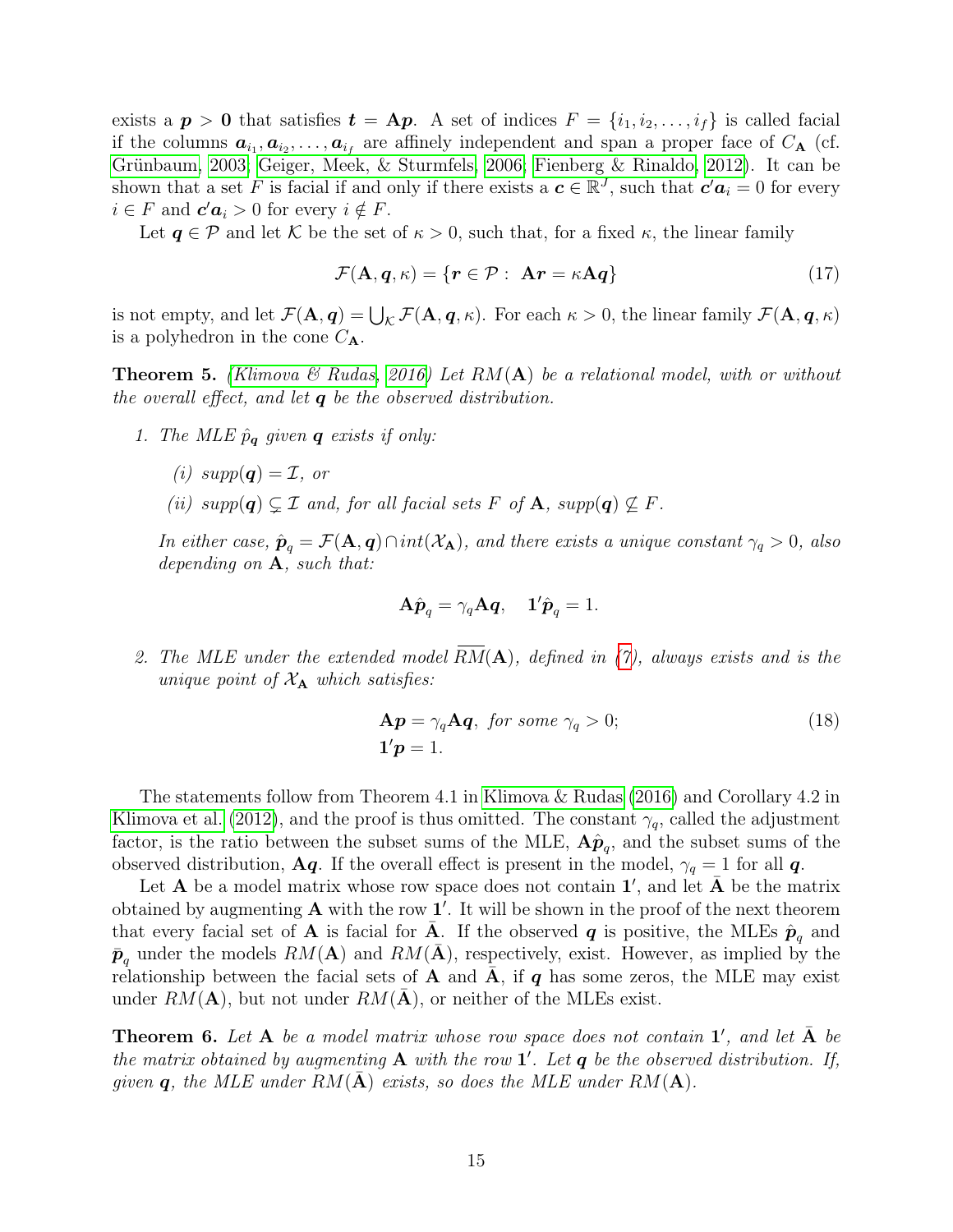*Proof.* If  $q > 0$ , both MLEs exists.

Assume that q has some zeros, that is,  $supp(q) \subsetneq \mathcal{I}$ , and that the MLE under  $RM(\overline{A})$ exists. It will be shown next that for any facial set F of A,  $supp(q) \nsubseteq F$ .

The proof is by contradiction. Let  $F_0$  be a facial set of **A**, such that  $supp(q) \subset F_0$ . Therefore, there exists a  $c \in \mathbb{R}^J$ , such that  $c' a_i = 0$  for every  $i \in F$  and  $c' a_i > 0$  for every  $i \notin F$ .

Denote by  $\bar{a}_1, \ldots, \bar{a}_I$  the columns of  $\bar{A}$ . By construction,  $\bar{a}_i = (1, a'_i)'$ ,  $i = 1, \ldots, I$ . Let  $\bar{\mathbf{c}} = (0, \mathbf{c}')'.$  Then,

$$
\bar{\mathbf{c}}'\bar{\mathbf{a}}_i = 0 \cdot 1 + \mathbf{c'}\mathbf{a}_i = \begin{cases} \mathbf{c'}\mathbf{a}_i = 0, & \text{for } i \in F_0, \\ \bar{\mathbf{c}}'\bar{\mathbf{a}}_i > 0, \quad \text{for } i \notin F_0, \end{cases}
$$

and thus,  $F_0$  is a facial set of  $\overline{A}$ . Because  $supp(q) \subset F_0$ , the MLE under  $RM(\overline{A})$ , given q, does not exist, which contradicts the initial assumption. This completes the proof.  $\Box$ 

**Example [5](#page-11-1)** (revisited): Let  $q_1 = (0, 0, 0, 0, 0, 0, 1)$  be the observed distribution. Because  $supp(\mathbf{q}_1) = \{7\}$  is not a subset of any facial sets of **A**, the MLE exists:

$$
\hat{\mathbf{p}}_{q_1} = \left(\sqrt[3]{2} - 1, \sqrt[3]{2} - 1, \sqrt[3]{2} - 1, (\sqrt[3]{2} - 1)^2, (\sqrt[3]{2} - 1)^2, (\sqrt[3]{2} - 1)^2, (\sqrt[3]{2} - 1)^3\right)',
$$

with  $\hat{\gamma}_q = 2 - \sqrt[3]{4}$ .

On the other hand, the set of indices  $F = \{1, 4, 5, 7\}$  is facial for  $\bar{A}$ , and  $supp(\mathbf{q}_1) \subsetneq F$ . In this case, the MLE exists only in the extended model  $\overline{RM}(\overline{A})$ , and is equal to  $q_1$  itself.

Let  $q_2 = (1, 0, 0, 0, 0, 0, 0)'$ . Because  $supp(q_2) = \{1\}$  is a subset of a facial set of A and of a facial set of  $\bf{A}$ , the MLEs exist only in the corresponding extended models. ⊔

Further properties of the adjustment factor, including its geometrical meaning, are described next, relying on the following result:

<span id="page-15-0"></span>**Theorem 7.** Let  $A$  be a model matrix whose row space does not contain  $1'$ , and let  $\overline{A}$  be the matrix obtained by augmenting **A** with the row **1'**. For any  $\mathbf{r}_1, \mathbf{r}_2 \in \mathcal{P}, \mathbf{r}_1 \neq \mathbf{r}_2$ , the following holds:

1. (i) The MLEs under  $RM(A)$ , given they exist, are equal if and only if the subset sums entailed by  $A$  are proportional:

$$
\hat{\boldsymbol{p}}_{r_1} = \hat{\boldsymbol{p}}_{r_2} \quad \Leftrightarrow \quad \mathbf{A}\boldsymbol{r}_1 = \kappa \mathbf{A}\boldsymbol{r}_2 \quad \textit{for some } \kappa \in \mathcal{K}
$$

and the adjustment factors in the MLE satisfy:  $\kappa \hat{\gamma}_{r_1} = \hat{\gamma}_{r_2}$ .

2. The MLEs under  $RM(\overline{A})$ , given they exist, are equal if and only if the subset sums entailed by A coincide:

$$
\bar{\pmb{p}}_{r_1} = \bar{\pmb{p}}_{r_2} \quad \Leftrightarrow \quad \mathbf{A} \bm{r}_1 = \mathbf{A} \bm{r}_2.
$$

The statements are a reformulation of Theorem 4.4 in [Klimova et al.](#page-20-0) [\(2012\)](#page-20-0), and no proofs are provided here. The relationship between the adjustment factors is obvious.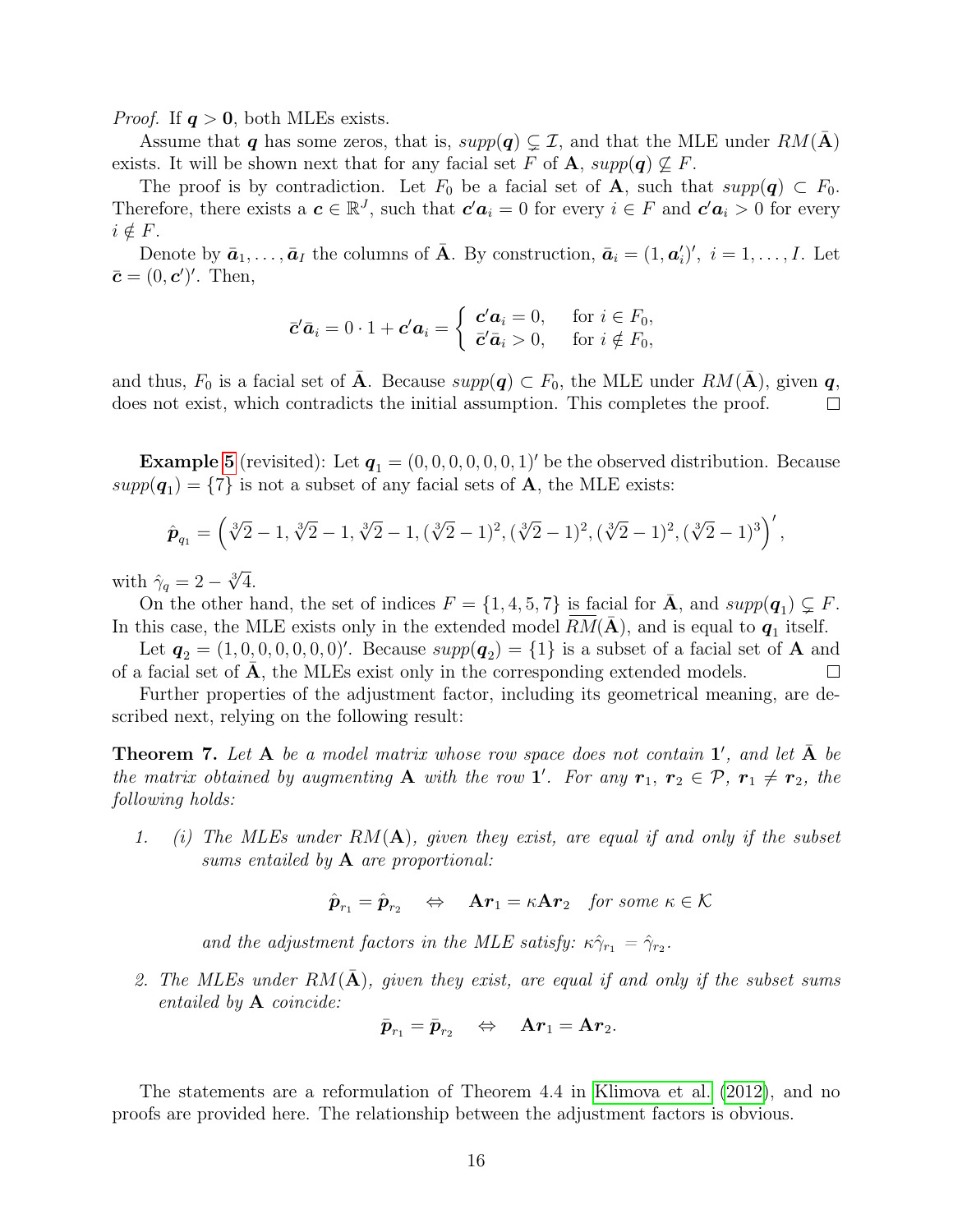The theorem implies that  $\mathcal{F}(\mathbf{A}, \mathbf{q})$  is an equivalence class in  $\mathcal{P}$ , in the sense that, for any  $r \in \mathcal{F}(\mathbf{A}, \boldsymbol{q})$ , the MLE under  $RM(\mathbf{A})$  satisfies  $\hat{\boldsymbol{p}}_r = \hat{\boldsymbol{p}}_q$ . Each sub-family  $\mathcal{F}(\mathbf{A}, \boldsymbol{q}, \kappa)$ is characterized by its unique adjustment factor under  $RM(A)$ . That is, for every  $r_1, r_2 \in$  $\mathcal{F}(\mathbf{A}, \boldsymbol{q}, \kappa), \enspace \boldsymbol{r}_1 \neq \boldsymbol{r}_2,$ 

$$
\hat{\boldsymbol{p}}_{r_1} = \hat{\boldsymbol{p}}_{r_2} = \hat{\boldsymbol{p}}_q, \qquad \hat{\gamma}_{r_1} = \hat{\gamma}_{r_2} = \hat{\gamma}_q/\kappa.
$$

In addition,  $\bar{p}_{r_1} = \bar{p}_{r_2}$  for any  $r_1, r_2 \in \mathcal{F}(\mathbf{A}, \mathbf{q}, \kappa)$ , and therefore, for a fixed  $\kappa$ ,  $\mathcal{F}(\mathbf{A}, \mathbf{q}, \kappa)$  is an equivalence class under  $RM(\overline{A})$ .

From a geometrical point of view,  $\mathcal{F}(\mathbf{A}, \mathbf{q})$  is a polyhedron which decomposes into polyhedra  $\mathcal{F}(\mathbf{A}, \mathbf{q}, \kappa)$ , with  $\kappa > 0$ ; clearly,  $\mathbf{q} \in \mathcal{F}(\mathbf{A}, \mathbf{q}, 1)$ . The MLE under  $RM(\mathbf{A})$  given  $r \in \mathcal{F}(\mathbf{A}, \mathbf{q}, \kappa)$  is the unique point common to the polyhedron  $\mathcal{F}(\mathbf{A}, \mathbf{q}, \kappa)$  and the variety  $\mathcal{X}_{\bar{\mathbf{A}}}$ . Among the feasible values of  $\kappa$  there exists a unique one, say  $\hat{\kappa}$ , such that the MLE  $\bar{\mathbf{p}}_r$ ,  $\forall r \in \mathcal{F}(\mathbf{A},\bm{q},\hat{\kappa})$ , coincides with the MLE of  $\bm{q}$  under  $RM(\mathbf{A}),\,\hat{\bm{p}}_q$ . This happens when  $\hat{\gamma}_r = 1$ so that, from (ii) in Theorem [7,](#page-15-0)  $\hat{\kappa} = \hat{\gamma}_q$ . This latter point,  $\hat{\mathbf{p}}_q$ , is the intersection between  $\mathcal{F}(\mathbf{A}, \mathbf{q})$  and the non-homogeneous variety  $\mathcal{X}_{\mathbf{A}}$ . This specific value of the adjustment factor  $\gamma_q = \hat{\kappa}$ , is the adjustment factor of the MLE under  $RM(A)$  given q. An illustration is given next.

Relational models for probabilities without the overall effect are curved exponential families, and the computation of the MLE under such models is not straightforward. An extension of the iterative proportional fitting procedure, G-IPF, that can be used for both models with and models without the overall effect was proposed in Klimova  $\&$  Rudas [\(2015\)](#page-20-6) and is implemented in [Klimova & Rudas](#page-20-10) [\(2014\)](#page-20-10). Alternatively, the MLEs can be computed, for instance, using the Newton-Raphson algorithm or the algorithm of [Evans & Forcina](#page-19-7) [\(2013\)](#page-19-7). One of the algorithms described in [Forcina](#page-19-8) [\(2017\)](#page-19-8) gave an idea of a possible modification of G-IPF. A brief description of the original and modified versions of G-IPF is given below:

| $G-IPFm$         |  |  |
|------------------|--|--|
| Fix $\gamma > 0$ |  |  |
|                  |  |  |

Run IPF( $\gamma$ ) to obtain  $p_{\gamma}$ , where

$$
\mathbf{A}\boldsymbol{p}_{\gamma}=\gamma\mathbf{A}\boldsymbol{q}\qquad\quad\bar{\mathbf{A}}\boldsymbol{p}_{\gamma}=\left(\begin{array}{c}1\\ \gamma\mathbf{A}\boldsymbol{q}\end{array}\right)
$$

$$
\bar {\mathbf D} \log \pmb p_\gamma = \mathbf 0 \qquad \qquad \bar {\mathbf D} \log \pmb p_\gamma = \mathbf 0
$$

Adjust  $\gamma$ , to approach the solution of

$$
\mathbf{1}'\boldsymbol{p}_{\gamma}=1 \qquad \qquad \boldsymbol{d}_{1}'\log\boldsymbol{p}_{\gamma}=0
$$

Iterate with the new  $\gamma$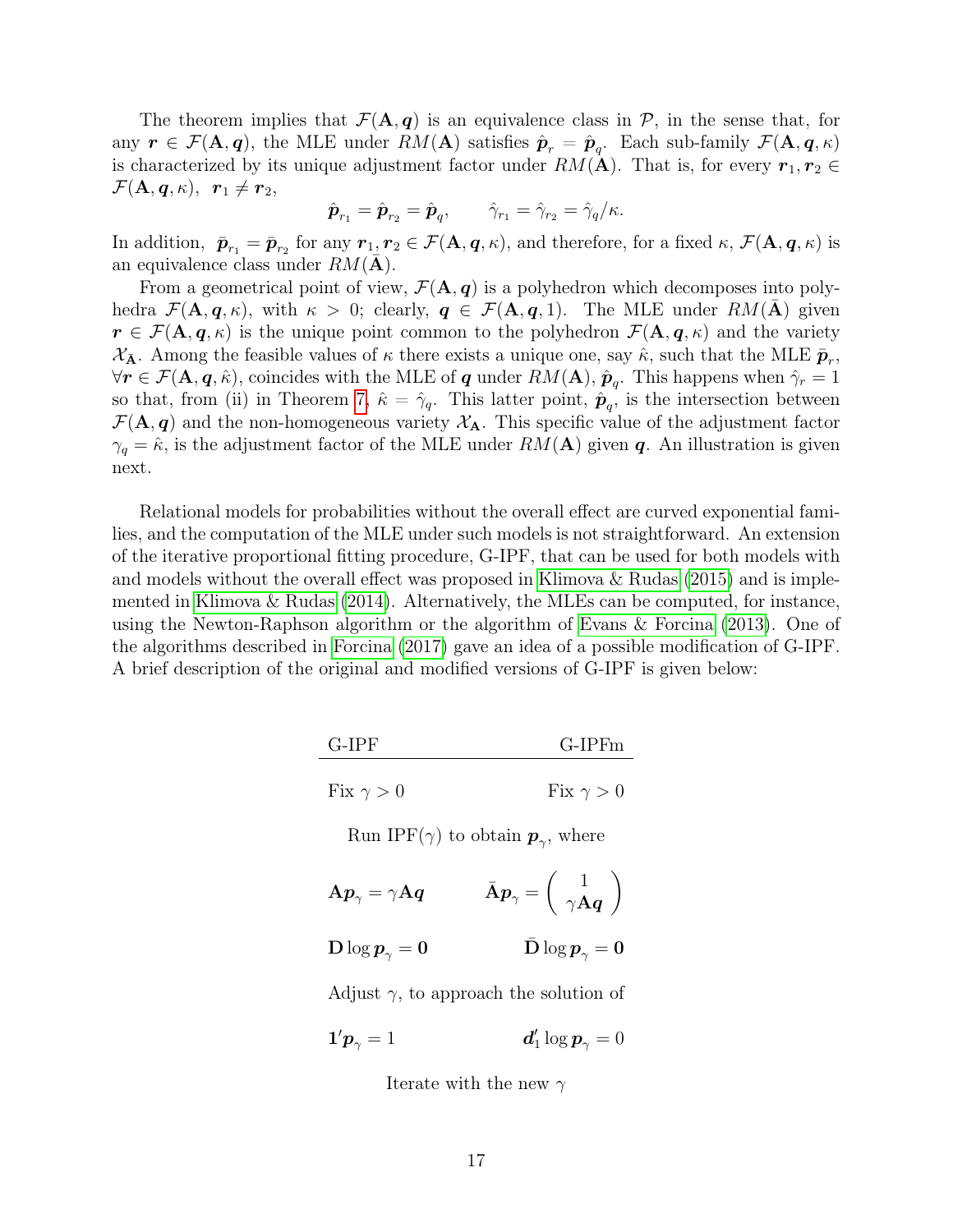**Theorem 8.** If  $q > 0$ , the G-IPFm algorithm converges, and its limit is equal to  $\hat{p}_q$ , the ML estimate of  $p$  under  $RM(A)$ .

*Proof.* The convergence of one iteration of G-IPFm, when  $\gamma$  is fixed, can be proved similarly to Theorem 3.2 in [Klimova & Rudas](#page-20-6) [\(2015\)](#page-20-6). The limit is positive,  $\tilde{p}_{\gamma} > 0$ , and thus, by Lemma 1 in [Forcina](#page-19-8)  $(2017) f(\gamma) = d'$  $(2017) f(\gamma) = d'$  $\tilde{\pmb{\rho}}_{\gamma}$  is a strictly increasing and differentiable function of  $\gamma$ . So, one can update  $\gamma$ , until for some  $\gamma_q$  the G-IPFm limit satisfies:  $f(\gamma_q) = d_1 \log \tilde{p}_{\gamma_q} =$ 0. Because, in this case,

$$
\bm{A}\tilde{\bm{p}}_{\gamma_q} = \gamma_q \bm{A}\bm{q}, \quad \bm{D}\log\tilde{\bm{p}}_{\gamma_q} = \bm{0}, \quad \bm{1}'\tilde{\bm{p}}_{\gamma_q} = 1,
$$

 $\Box$ 

the uniqueness of the MLE implies that  $\tilde{\mathbf{p}}_{\gamma_q} = \hat{\mathbf{p}}_q$  and  $\gamma_q = \hat{\gamma}_q$ .

The original G-IPF can be used whether or not  $q$  has some zeros, and it computes a sequence whose elements are the unique intersections of the variety  $X_A$  and each of the polyhedra defined by  $A\tilde{\tau} = \gamma Aq$  for different  $\gamma$ . This sequence converges, and its limit belongs to the hyperplane  $1'\tau = 1$  [\(Klimova & Rudas, 2016\)](#page-20-2). G-IPFm produces a sequence whose elements are the unique intersections of the interior of the homogeneous variety  $\mathcal{X}_{\bar{\mathbf{A}}}$ and each of the polyhedra  $\mathcal{F}(\mathbf{A}, \mathbf{q}, \gamma)$ . The limit of this sequence belongs to the interior of the non-homogeneous variety  $X_A$ . To ensure the existence, differentiability, and monotonicity of  $f(\gamma)$ , described above, the G-IPFm algorithm should be applied only when  $q > 0$ . If q has some zero components, the positive MLE  $\hat{\boldsymbol{p}}_q$  may still exist, see Theorem [5\(](#page-14-0)ii). However, for some  $q$ , because, in general, the matrices  $\overline{A}$  and  $\overline{A}$  have different facial sets, no strictly positive  $p_{\gamma}$  would satisfy  $\bar{A}p_{\gamma} = \begin{pmatrix} 1 \\ 2\Delta \end{pmatrix}$  $\gamma\mathbf{A} \boldsymbol{q}$  $\setminus$ .

Some limitations and advantages of using the generalized IPF were addressed in [Klimova](#page-20-6) [& Rudas](#page-20-6) [\(2015\)](#page-20-6), Section 2. In particular, while the assumption of the model matrix to be of full row rank can be relaxed for G-IPF, it is one of the major assumptions for the Newton-Raphson and the Fisher scoring algorithms. The algorithms proposed in [Forcina](#page-19-8) [\(2017\)](#page-19-8) also require the model matrix to be of full row rank, and their convergence relies on the positivity of the observed distribution.

### <span id="page-17-0"></span>5 Loss of potentials in hematopoiesis

Hematopoietic stem cells (HSC) are able to become progenitors that, in turn, may develop into mature blood cells. Understanding the process of forming mature blood cells, called hematopoiesis, is one of the most important aims of cell biology, as it may help to develop new cancer treatments. The HSC progenitors can proliferate (produce cells of the same type) or differentiate (produce cells of different types). Multiple experiments suggested that HSC progenitors are multipotent cells and differentiate by losing one of the potentials. While the mature blood cells are unipotent, they do not proliferate or differentiate The differentiation is believed to be a hierarchical process, with HSC progenitors and mature blood cells at the highest and the lowest levels, respectively.

The models discussed below apply to the steady-state of hematopoiesis, under the assumption that cells neither proliferate nor die and can undergo only first phase of differentiation. Various hierarchical models for differentiation have been proposed (cf. [Kawamoto,](#page-20-11)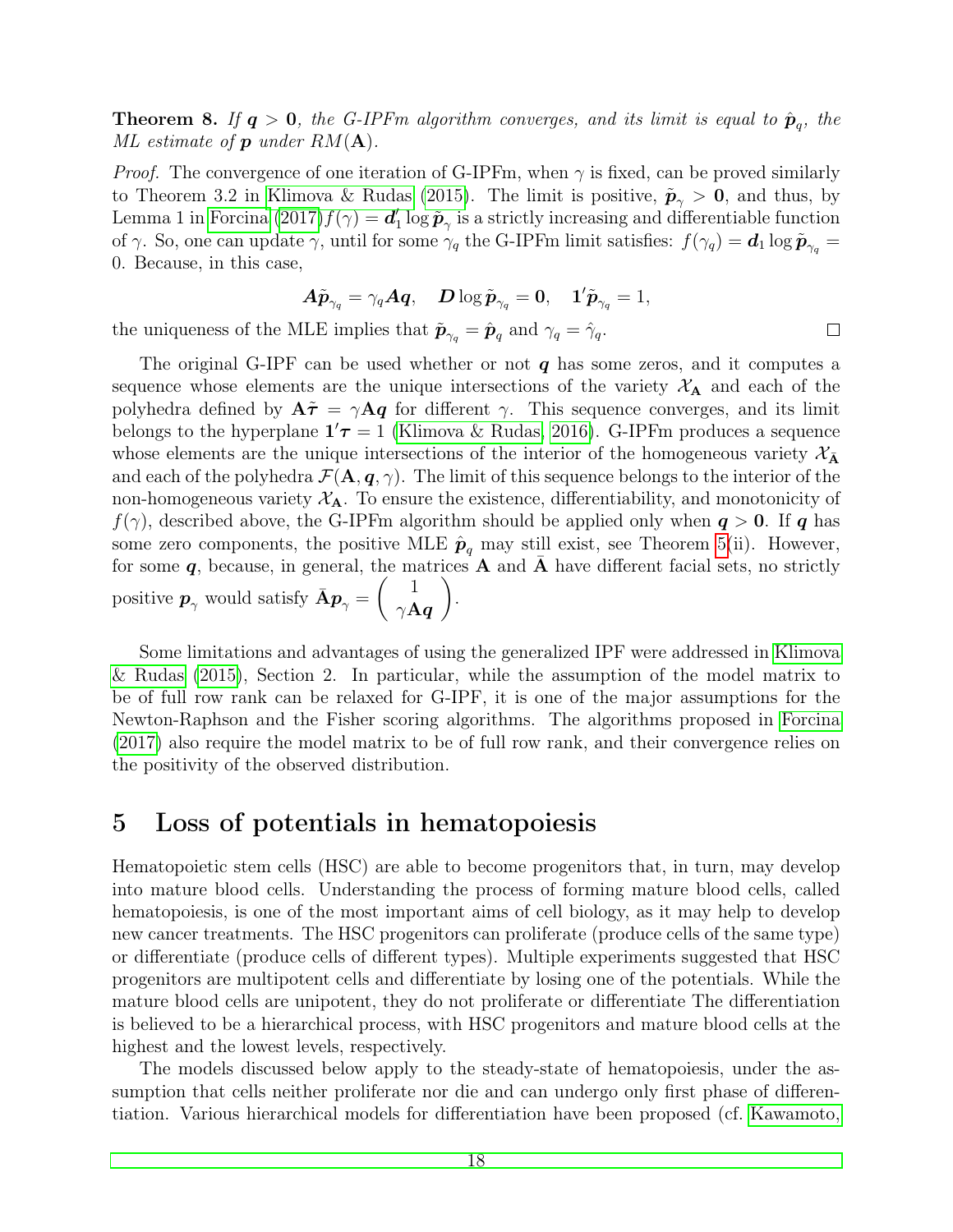[Wada, & Katsura, 2010;](#page-20-11) [Ye, Huang, & Guo, 2017\)](#page-20-12)[. The equal loss of potentials \(ELP\)](#page-20-11) model was introduced in [Perié et al.](#page-20-7) [\(2014\)](#page-20-7), and is described next. Denote by MDB the three-potential HSC progenitor of the  $M$ ,  $D$ , and  $B$  mature blood cell types. During the first phase of differentiation, an MDB progenitor can differentiate by losing either one or two potentials at the same time, and thus produce a cell of one of the six types: M, D, B, MD, MB, DB.

Let  $p$  be the vector of probabilities of losing the corresponding potentials from  $MDB$ :

$$
\boldsymbol{p} = (p_{*DB}, p_{M*B}, p_{MD*}, p_{**B}, p_{*D*}, p_{M**})'.
$$

For example,  $p_{*DB}$  is the probability of losing the M potential from MDB,  $p_{M*B}$  is the probability of loosing the D potential from  $MDB$ , and  $p_{**B}$  is the probability of losing the M and D potentials from MBD at the same time, and so on. The ELP model assumes that "the probability to lose two potentials at the same time is the product of the probability of losing each of the potentials" (see Caption to Fig 3A, [Perié et al., 2014\)](#page-20-7):

<span id="page-18-0"></span>
$$
p_{**B} = p_{*DB} \cdot p_{M*B}, \qquad p_{M**} = p_{MD*} \cdot p_{M*B}, \qquad p_{*D*} = p_{*DB} \cdot p_{MD*}. \tag{19}
$$

The model specified by [\(19\)](#page-18-0) is the relational model generated by the matrix

<span id="page-18-1"></span>
$$
\mathbf{A} = \begin{pmatrix} 1 & 0 & 0 & 1 & 1 & 0 \\ 0 & 1 & 0 & 1 & 0 & 1 \\ 0 & 0 & 1 & 0 & 1 & 1 \end{pmatrix}, \tag{20}
$$

or, in a parametric form,

$$
p_{*DB} = \alpha_M, \quad p_{M*B} = \alpha_D, \quad p_{MD*} = \alpha_B,
$$
  

$$
p_{**B} = \alpha_M \alpha_D, \quad p_{*D*} = \alpha_M \alpha_B, \quad p_{M**} = \alpha_D \alpha_B,
$$
 (21)

where, using the notation in [Perié et al.](#page-20-7) [\(2014\)](#page-20-7),  $\alpha_M, \alpha_D, \alpha_B$  are the parameters associated with the loss of the corresponding potential from MDB. It can be easily verified that the relational model generated by [\(20\)](#page-18-1) does not have the overall effect, so the normalization has to be added as a separate condition:

$$
Z = p_{*DB} + p_{M*B} + p_{MD*} + p_{**B} + p_{*D*} + p_{M**} = 1.
$$

[Perié et al.](#page-20-7) [\(2014\)](#page-20-7) define the ELP model in the following parametric form:

$$
p_{*DB} = \alpha_M/Z, \quad p_{M*B} = \alpha_D/Z, \quad p_{MD*} = \alpha_B/Z, p_{**B} = \alpha_M \alpha_D/Z, \quad p_{*D*} = \alpha_M \alpha_B/Z, \quad p_{M**} = \alpha_D \alpha_B/Z.
$$
 (22)

That is, the authors rescaled the loss probabilities to force them sum to 1. In fact, [\(22\)](#page-18-2) is also a relational model; it is generated by

<span id="page-18-2"></span>
$$
\bar{\mathbf{A}} = \begin{pmatrix} 1 & 1 & 1 & 1 & 1 & 1 \\ 1 & 0 & 0 & 1 & 1 & 0 \\ 0 & 1 & 0 & 1 & 0 & 1 \\ 0 & 0 & 1 & 0 & 1 & 1 \end{pmatrix},
$$
(23)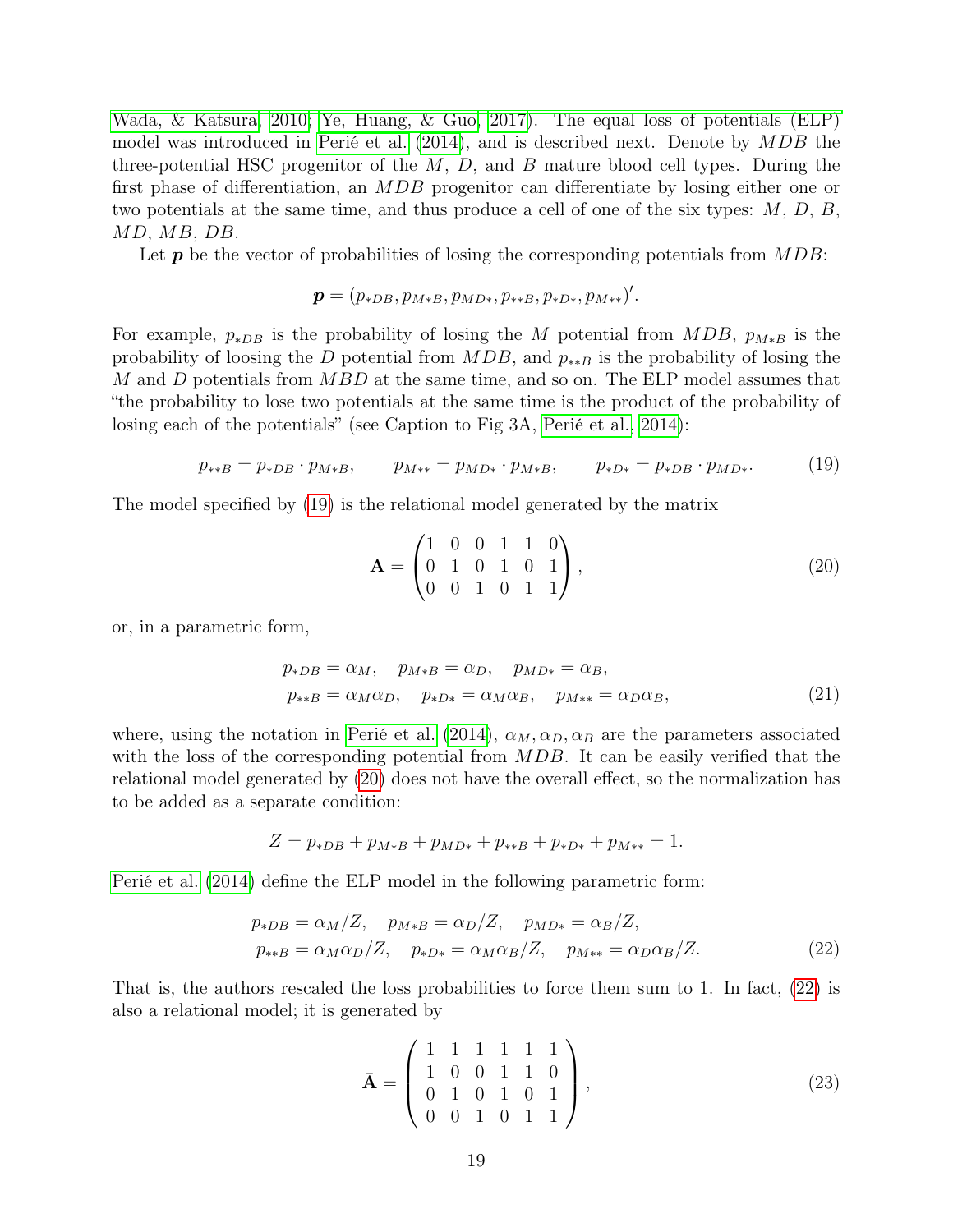and can be obtained by adding the overall effect to the model defined by [\(20\)](#page-18-1). Because, the original model does not have the overall effect, adding a row of 1's changed this model. One can check by substitution that the probabilities in [\(22\)](#page-18-2) do not satisfy the multiplicative constraints [\(19\)](#page-18-0). The estimates of the probabilities of loss of potentials from the MDB cells shown in Figure 3B of [Perié et al.](#page-20-7) [\(2014\)](#page-20-7). In the notation used here,

$$
\hat{p}_{*DB} = 0.35, \quad \hat{p}_{M*B} = 0.08, \quad \hat{p}_{MD*} = 0.49, \n\hat{p}_{**B} = 0.01, \quad \hat{p}_{*D*} = 0.06, \quad \hat{p}_{M**} = 0.01.
$$
\n(24)

These probabilities sum to 1, but also do not satisfy [\(19\)](#page-18-0).

## Acknowledgments

The authors wish to thank Antonio Forcina for his thought-provoking discussions, Ingmar Glauche and Christoph Baldow for their help with understanding the main concepts of hematopoiesis, and Wicher Bergsma. The second author is also a Recurrent Visiting Professor at the Central European University and the moral support received is acknowledged.

## References

- <span id="page-19-3"></span>Aitchison, J., & Silvey, S. D. (1960). Maximum-likelihood estimation procedures and associated tests of significance. J. Roy. Statist. Soc. Ser.B, 22 , 154–171.
- <span id="page-19-0"></span>Andreas, J., & Klein, D. (2015). When and why are log-linear models self-normalizing? In Proceedings of the 2015 Conference of the North American Chapter of the Association for Computational Linguistics: Human Language Technologies (pp. 244–249). ACM, New-York, USA.
- <span id="page-19-2"></span>Cox, D. A., Little, J., & O'Shea, D. (2007). Ideals, varieties, and algorithms: an introduction to computational algebraic geometry and commutative algebra. New York: Springer.
- <span id="page-19-7"></span>Evans, R. J., & Forcina, A. (2013). Two algorithms for fitting constrained marginal models. Comput. Statist. Data Anal., 66, 1–7.
- <span id="page-19-6"></span>Fienberg, S. E., & Rinaldo, A. (2012). Maximum likelihood estimation in log-linear models. Ann. Statist., 40, 996–1023.
- <span id="page-19-8"></span>Forcina, A. (2017). Estimation for multiplicative models under multinomial sampling. arXiv:1704.06762.
- <span id="page-19-5"></span>Geiger, D., Meek, C., & Sturmfels, B. (2006). On the toric algebra of graphical models. Ann. Statist., 34, 1463–1492.
- <span id="page-19-4"></span>Grünbaum, B. (2003). Convex polytopes. Springer.
- <span id="page-19-1"></span>Høsgaard, S. (2004). Statistical inference in context specific interaction models for contingency tables. *Scand. J. Statist.*,  $31$ , 143–158.